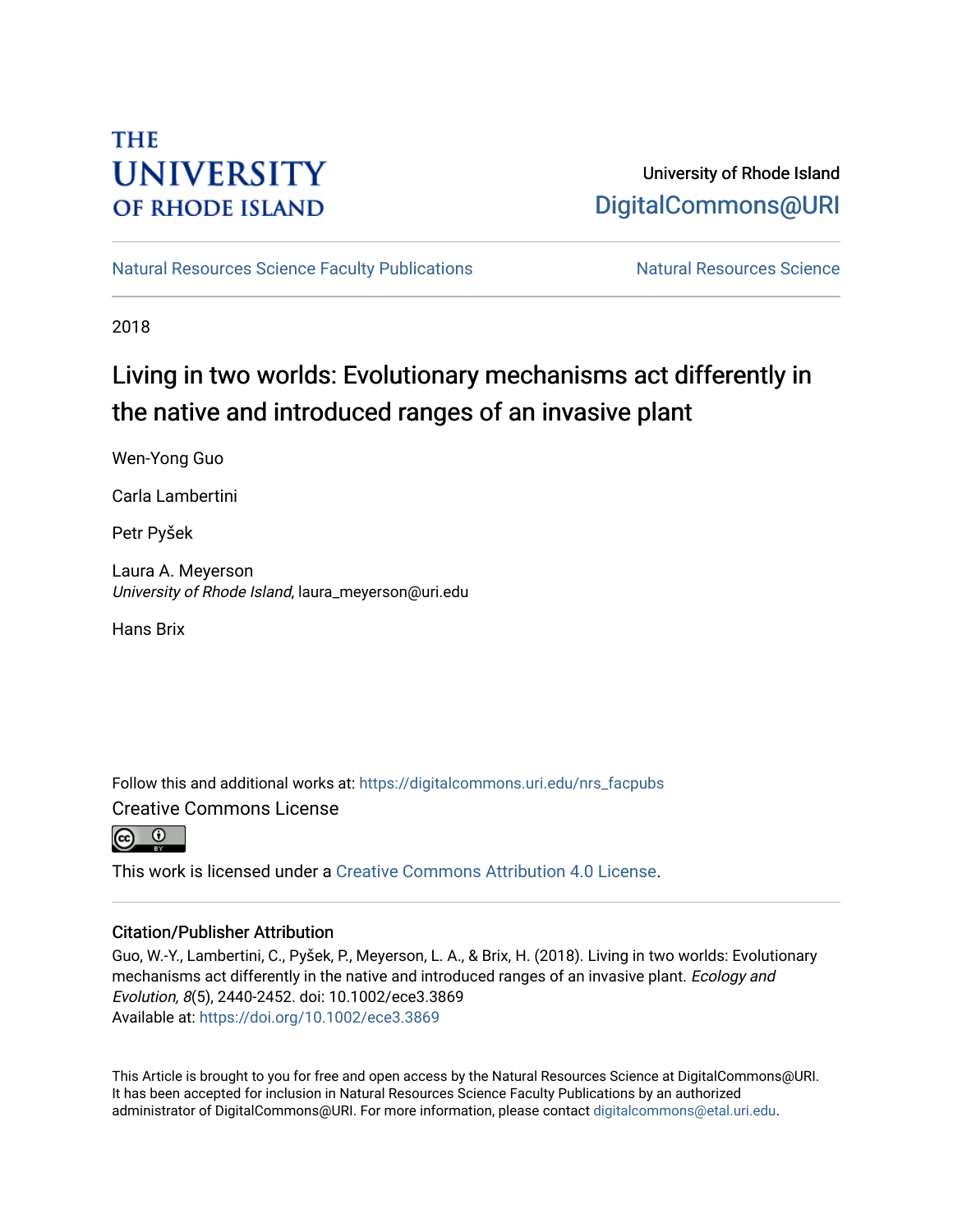## ORIGINAL RESEARCH

# WILEY Ecology and Evolution

# **Living in two worlds: Evolutionary mechanisms act differently in the native and introduced ranges of an invasive plant**

**Wen-Yong Guo1,2** | **Carla Lambertini2,3** | **Petr Pyšek1,[4](http://orcid.org/0000-0001-8500-442X)** | **Laura A. Meyerson<sup>5</sup>** | **Hans Brix[2](http://orcid.org/0000-0003-2771-2983)**

1 Department of Invasion Ecology, Institute of Botany, The Czech Academy of Sciences, Průhonice, Czech Republic

<sup>2</sup> Department of Bioscience, Aarhus University, Aarhus C, Denmark

<sup>3</sup>Department of Agricultural Science, University of Bologna, Bologna, Italy

<sup>4</sup>Department of Ecology, Faculty of Science, Charles University, Prague, Czech Republic

5 Natural Resources Science, The University of Rhode Island, Kingston, RI, USA

#### **Correspondence**

Wen-Yong Guo, Institute of Botany, The Czech Academy of Sciences, Průhonice, Czech Republic.

Email: [guowyhgy@gmail.com](mailto:guowyhgy@gmail.com)

#### **Funding information**

Danish Council for Independent Research— Natural Sciences, Grant/Award Number: 272-07-0633 and 0602-01443; Long-term Research Development, Grant/Award Number: RVO 67985939 (The Czech Academy of Sciences), Grant/Award Number: 14-36079G, Centre of Excellence PLADIAS (Czech Science Foundation)

# **Abstract**

Identifying the factors that influence spatial genetic structure among populations can provide insights into the evolution of invasive plants. In this study, we used the common reed (*Phragmites australis*), a grass native in Europe and invading North America, to examine the relative importance of geographic, environmental (represented by climate here), and human effects on population genetic structure and its changes during invasion. We collected samples of *P. australis* from both the invaded North American and native European ranges and used molecular markers to investigate the population genetic structure within and between ranges. We used path analysis to identify the contributions of each of the three factors—geographic, environmental, and humanrelated—to the formation of spatial genetic patterns. Genetic differentiation was observed between the introduced and native populations, and their genetic structure in the native and introduced ranges was different. There were strong effects of geography and environment on the genetic structure of populations in the native range, but the human-related factors manifested through colonization of anthropogenic habitats in the introduced range counteracted the effects of environment. The between-range genetic differences among populations were mainly explained by the heterogeneous environment between the ranges, with the coefficient 2.6 times higher for the environment than that explained by the geographic distance. Human activities were the primary contributor to the genetic structure of the introduced populations. The significant environmental divergence between ranges and the strong contribution of human activities to the genetic structure in the introduced range suggest that invasive populations of *P. australis* have evolved to adapt to a different climate and to human-made habitats in North America.

### **KEYWORDS**

biological invasions, common reed, evolution, human activities, isolation by distance, isolation by environment, *landscape genetics*, *Phragmites*, spatial genetic structure

This is an open access article under the terms of the [Creative Commons Attribution](http://creativecommons.org/licenses/by/4.0/) License, which permits use, distribution and reproduction in any medium, provided the original work is properly cited.

© 2018 The Authors. *Ecology and Evolution* published by John Wiley & Sons Ltd.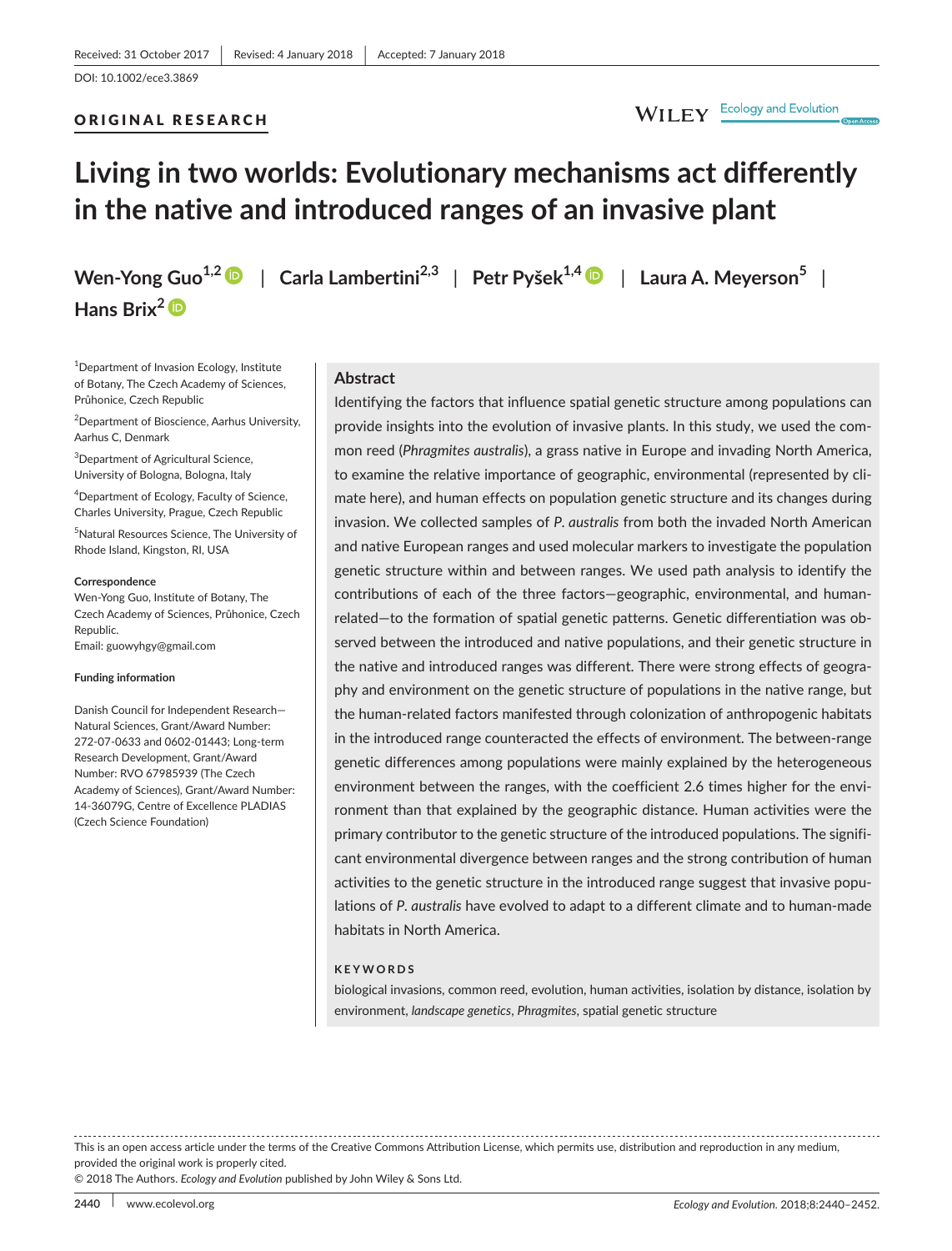# **1** | **INTRODUCTION**

While species invasions can have severe negative effects on the environment, economy, and human well-being (e.g., Pyšek & Richardson, 2010; Vilà et al., 2011), they also represent opportunity to investigate eco-evolutionary and biogeographic phenomena, such as range expansion, natural selection, and rapid contemporary evolution (e.g., Cronin, Bhattarai, Allen, & Meyerson, 2015; Guo, Lambertini, Nguyen, Li, & Brix, 2014; Hierro, Maron, & Callaway, 2005; Lin, Klinkhamer, & Vrieling, 2015). This is possible due to long-term isolation of source native and invading populations and, in the majority of cases, different environmental conditions in the new range (Colautti & Lau, 2015; Guo et al., 2016; Hierro et al., 2005; Kueffer, Pyšek, & Richardson, 2013). When invasive species are establishing in the new range, they often suffer founder effects, bottlenecks, and eventually genetic drift as a result of finite numbers of individuals in the new colony (Bossdorf et al., 2005; Dlugosch & Parker, 2008; Sax et al., 2007), self-compatibility (Petanidou et al., 2012; Zhu, Barrett, Zhang, & Liao, 2017), or asexual reproduction (Groeneveld, Belzile, & Lavoie, 2014; Hollingsworth & Bailey, 2000). These processes can considerably decrease the genetic variation and change the allelic frequencies compared to the populations in the regions of origin (Bouton, 2000; Taylor & McPhail, 1999). On the other hand, gene flow, either via multiple introductions from the original range, propagule dispersal (gametes/individuals) in the new range, outcrossing, and novel genetic admixtures, can mitigate founder effects by increasing genetic diversity and facilitate adaptation in the new range (e.g., Kolbe et al., 2004; Meyerson & Cronin, 2013).

Landscape factors, such as geographic corridors and barriers, and other environmental conditions, have a strong influence on gene flow as they create, or constrain, dispersal and establishment opportunities, and shape the spatial genetic variation accordingly. Two mechanisms, isolation by distance (IBD, Jenkins et al., 2010; Wright, 1943) and isolation by environment (IBE, Wang & Bradburd, 2014) have been proposed to explain the spatial variation patterns of plants (Wang, 2013). Because of IBD, the differentiation among populations is predicted to increase with increasing geographic distance due to limited gene exchange and different selection forces (Sexton, Hangartner, & Hoffmann, 2014; Wright, 1943). Based on IBE prediction, populations exchange genes more frequently with populations from the similar conditions than with those from different environments, and experience the same selection pressures and evolve concurrently by local adaptation (Sexton et al., 2014; Wang, 2013). IBD and IBE are not two mutually exclusive mechanisms, as the geographic distance and environmental distance are often correlated (Shafer & Wolf, 2013; Wang, 2013) and play an important role both in native (e.g., the review by Sexton et al., 2014) and introduced species (Alexander, Poll, Dietz, & Edwards, 2009; Cao, Wei, Hoffmann, Wen, & Chen, 2016; Henry et al., 2009; Wu, Yu, Li, & Xu, 2016).

Another factor that contributes to the spatial distribution of genetic diversity is anthropogenic activities. Human-made habitats can provide windows of opportunity for the establishment of introduced species that may not find other suitable or available habitats in the

 **|** GUO et al. **2441**

introduced range (the disturbance hypothesis, Hierro et al., 2005; Hobbs & Huenneke, 1992). Human activities also provide dispersal corridors for alien organisms at either local or global scale (Bradley, Blumenthal, Wilcove, & Ziska, 2010; Bradley, Wilcove, & Oppenheimer, 2010; Moore, 2004). Increased globalization and worldwide trade can in fact facilitate gene exchange within the introduced range, or even between the native and introduced ranges (e.g., by multiple introductions) and can thus mitigate the effects of IBD and IBE. Similar to IBE, gene exchange/dispersal rates are higher among populations occurring in habitats shaped by similar levels of human impact because of isolation-by-human activities (IBH). To our knowledge, few studies have investigated the role of anthropogenic factors in gene flow patterns and the relative influence of geographic and climatic variations and human activities on the spatial genetic patterns underpinning the expansion and distribution of invasive species (Wang, Glor, & Losos, 2013).

In this study, we used the common reed, *Phragmites australis* (Cav.) Trin. ex. Steud., to identify the relative contributions of geographic, environmental, and anthropogenic factors to the formation of the patterns of spatial genetic variation. *Phragmites australis* is a wetland perennial grass with a worldwide distribution (Clevering & Lissner, 1999; Guo, Lambertini, Li, Meyerson, & Brix, 2013). In the last several decades, *P. australis* dramatically expanded its distribution in North America (Chambers, Meyerson, & Saltonstall, 1999; Meyerson, Viola, & Brown, 2010; Saltonstall, 2002). The genetic work of Saltonstall (2002) showed that the expansion is due to the introduction of a European lineage, haplotype M, which first appeared in the North America herbarium record ~150 years ago, and has outcompeted the native *P. australis* lineage throughout the continent. Lambertini, Mendelssohn et al. (2012) and Lambertini, Sorrell, Riis, Olesen, and Brix (2012) documented genetic differentiation between the introduced North American and native European populations, and with common garden experiments, Guo et al. (2014) revealed that post-introduction evolution occurred with the invasion, and Pyšek et al. (2018) identified the differences in genome size as a key trait associated with invasiveness of the common reed populations. In addition, many studies have shown that the establishment of the introduced *P. australis* European lineage in North America is associated with physically disturbed habitats (Bart, Burdick, Chambers, & Hartman, 2006; Meyerson, Saltonstall, & Chambers, 2009; Saltonstall, 2002) and human activities, in particular the occurrence of highways (Jodoin et al., 2008; Lelong, Lavoie, Jodoin, & Belzile, 2007). Guo et al. (2013) detected that human activities have a stronger effect than climate on the distribution of the invasive lineage in North America. Geographic isolation due to the Atlantic Ocean separating the native and introduced ranges could cause strong IBD, and different climates (Guo et al., 2013) could also produce significant IBE between the two ranges. Meanwhile, the strong signal of human activities on *P. australis* distribution and dispersal can mediate these two patterns via IBH. *Phragmites australis* thus provides an ideal model to study the evolutionary mechanisms involved in plant invasions (Eller et al., 2017; Meyerson, Cronin, & Pyšek, 2016).

Using a representative set of samples from the North American and European ranges, we investigated the spatial genetic structure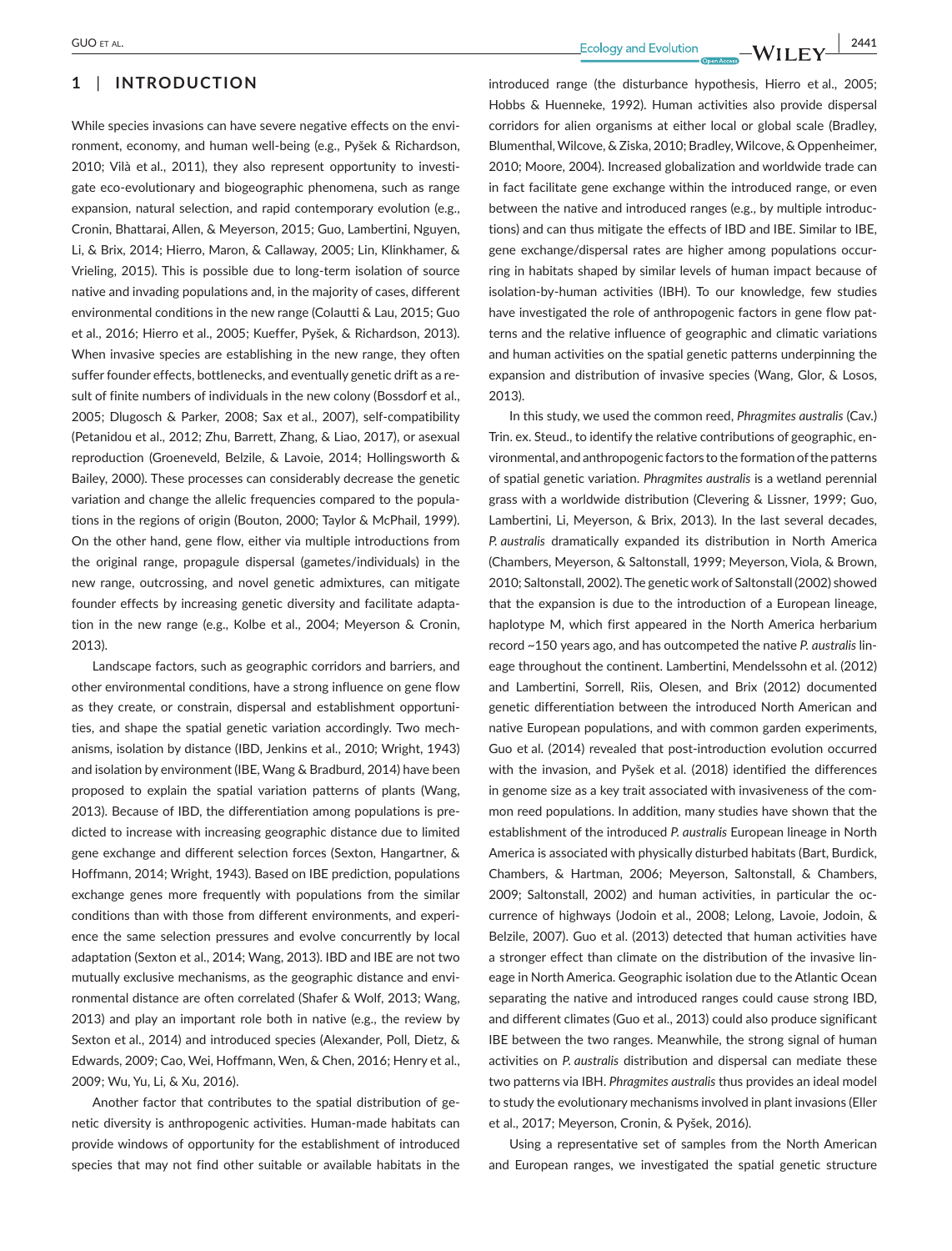

FIGURE 1 Map of sampling locations of *Phragmites australis*. Different sizes of the green circles are proportional to the human footprint index of the sampling location. Green dots on each continent represent North American (NA invasive, *n* = 92) and European (EU native, *n* = 74) samples, respectively, and black dots are the native North American samples (NA native, *n* = 20). The inset maps highlight the areas of the East Coast of North America (left) and Middle and South Europe (right). The background map of bioclimatic PC1, primarily a temperature-dominated variable, was derived from Kriticos et al. (2014)

variation patterns within and between the introduced North American (haplotype M, hereafter "NA invasive") and native European (haplotype M, hereafter "EU native") populations using microsatellite (SSR) and AFLP markers. Specifically, we asked the following questions: (1) How are populations genetically structured in the native and introduced ranges and do their patterns differ? and (2) How are spatial genetic patterns influenced by geographical distance, climatic variation, and different intensities of human activities within and between ranges?

# **2** | **MATERIALS AND METHODS**

## **2.1** | **Plant material**

Plant samples used in this study were collected from wild populations in Europe and North America, thereby covering the current distribution range of the species on these continents (Figure 1). All samples were obtained from apical leaves (second leaf or third leaf from the top) and stored separately in bags with silica gel. About 0.5 square centimeters of dry leaf tissue was ground in a mortar with liquid nitrogen, and DNA was extracted with the E.Z.N.A.<sup>®</sup> SP Plant DNA Kit (Omega Bio-Tek, USA) according to the manufacturer's instructions for dried specimens.

## **2.2** | **Cp-DNA sequences and georeferencing**

Two chloroplast intergenic spacer, *trn*T-*trn*L (Taberlet, Gielly, Pautou, & Bouvet, 1991) and *rbc*L-*psa*I (Saltonstall, 2001), were amplified in a Peltier Thermal Cycler (PTC-200 DNA Engine Cycler; MJ Research, St. Bruno, QC, Canada) and sequenced in an ABI sequencer (Applied Biosystems, Foster City, CA, USA), following Saltonstall (2002). Sequences were aligned manually with BioEdit v. 7.1.3.0 (Hall, 1999). After comparing our sequences with the sequences of *P. australis* deposited in GenBank, we found 166 samples belonging to haplotype M (NCBI accession numbers [AY016335](info:ddbj-embl-genbank/AY016335) for the *trn*T-*trn*L region and [AY016327](info:ddbj-embl-genbank/AY016327) for the *rbc*L-*psa*I region) of which 92 are NA invasive and 74 are EU native, and 20 samples are native North American haplotypes (haplotypes A, AB, AC, E, H) (NA native) (Saltonstall, 2002, 2016). For consistency, we removed the EU samples with sequences different from those of the invasive population in North America, that is, from haplotype M. In total, we included 186 samples in the study. (Detailed information about coordinate and haplotype of each sample is shown in Table S1.) The samples of NA native lineages were used as an outgroup to evaluate the extent of differentiation between EU native and NA invasive and rule out hybridization as a factor that could have a strong spatial, as well as evolutionary, impact on the genetic structure in North America. Although hybridization between NA native and NA invasive occurs, very few hybrids have been detected in wild populations so far (e.g., Meyerson, Lambertini, McCormick, & Whigham, 2012; Meyerson et al., 2010; Saltonstall, Castillo, & Blossey, 2014; Wu, Murray, & Heffernan, 2015).

## **2.3** | **Nuclear markers**

We amplified two AFLP (E-ACT + M-CTT, E-CAG + M-ATG) and six microsatellites markers (*paGT* 4, *paGT* 8, *paGT* 9, *paGT* 13, Phra 93,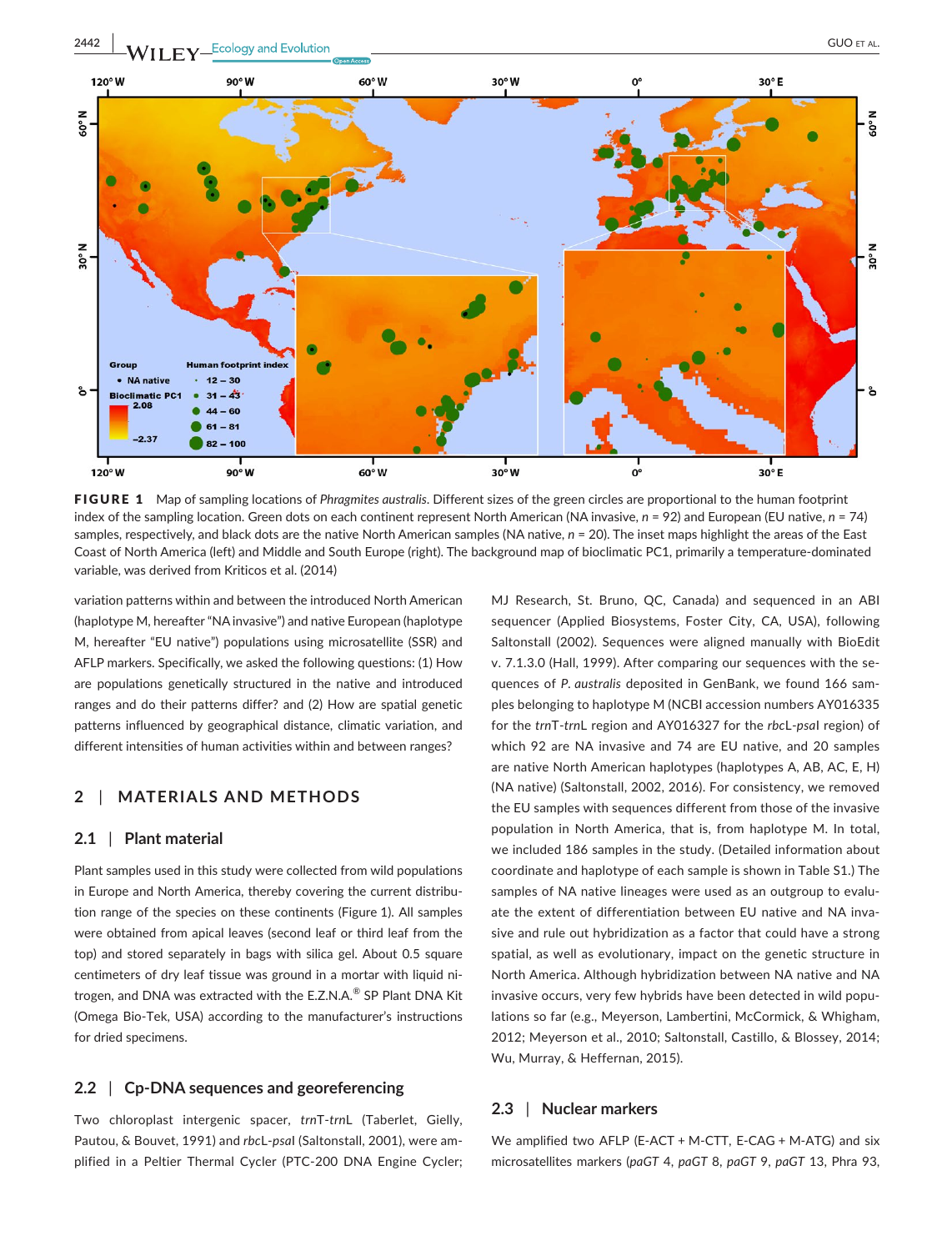**GUO** ET AL. **2443**<br> **Ecology** and Evolution **10/11 EV** 

and Phra 125) already used in previous studies of *P. australis* variation (Lambertini et al., 2006; Saltonstall, 2003; Yu, Zhang, Ren, & Sun, 2013). These specific primers were chosen for their variability and consistent amplification in a subset of samples representing our sample set. Neutral markers diverge as a result of genetic drift which is indirectly a result of a reproductive barrier due to either ecological or geographic isolation (i.e., IBE, IBH, and/or IBD) (Kirk, Paul, Straka, & Freeland, 2011).

The AFLP protocol was adapted from Vos et al. (1995). Restriction digestion and adapter ligation were performed simultaneously on 100 ng of genomic DNA, with 2.5 units of restriction enzymes EcoRI and of MseI for each, and 1 unit of T4 DNA ligase to ligate 5 pmol EcoRI and 50 pmol MseI double-stranded nucleotide adapters. Digestion and ligation were performed in a Peltier Thermal Cycler PTC-200, programmed for 4 hr at 37°C followed by a 0.1°C/s decrease to 16°C in 2 hr, then 70°C for 10 min. The ligated DNA was used for preamplification after four-time dilution. Preamplification and selective amplification were performed in a Peltier Thermal Cycler PTC-200. Preamplification was programmed for 20 cycles, each with 30 s DNA denaturation at 94°C, 1 min primer annealing at 56°C, and 1 min DNA extension at 72°C. Selective amplification was programmed at 94°C for 30 s, 65°C for 30 s decreased by 0.7°C/cycle for the subsequent 12 cycles, and 72°C for 1 min, followed by 23 cycles at 94°C for 30 s, 56°C for 30 s, and 72°C for 1 min.

The microsatellite protocols were adapted from Lambertini, Mendelssohn et al. (2012) and Yu et al. (2013). Twenty ng of DNA was added to 18 μl mastermix consisting of 10 μl 2xMasermix (VWR International, Arlington Heights, IL, USA), 10 pmol forward and reverse primers, and sterile water to reach the final volume of 20 μl. Amplification was run in a Peltier Thermal Cycler PTC-200 under the following conditions: 94°C for 3 min, 40 cycles of 94°C for 30 s, annealing temperature for 40 s, 72°C for 40 s, followed by 72°C for 7 min. Annealing temperatures were as follows: 54°C for *paGT* 4; 50°C for primers *paGT* 8, *paGT* 9, *paGT* 13, 56°C for Phra 93, and 60°C for Phra 125.

The PCR products were run in an ABI 3130XL Genetic Analyzer using GeneScan LIZ 500 as the internal size standard (Applied Biosystems). The AFLP E-primers and the microsatellites primers *paGT* 4 and *paGT* 9 were Fam-labeled, *paGT* 8, *paGT* 13, and Phra 93 were Pet-labeled, and Phra125 was Vic-labeled.

To estimate the error rates and test the reproducibility of the data, we randomly included three to six control samples in every plate which were amplified every time with the other samples in the plate.

# **2.4** | **Scoring of genetic data**

Genotyping of the AFLP markers was performed in three steps. The aligned peaks were analyzed semiautomatically with GeneMarker v. 2.6.3 (SoftGenetics, State College, PA, USA), with the criteria of peak smooth, peak saturation, baseline subtraction, Local Southern sizing method, in the size range of 50–500 base pairs (bp). The fragments with peak height lower than 50 relative fluorescence units (rfu) were not scored due to the possibility of instrument error (Arrigo, Tuszynski, Ehrich, Gerdes, & Alvarez, 2009; Herrmann et al.,

2010). The un-normalized peak height data were then imported into *RawGeno* v. 2.0.1 (Arrigo et al., 2009), an R package (R Core Team, 2016) for binning and scoring AFLP fragments. The maximum bin size was set to 2 bp, the minimum bin size to 1.5 bp, the scoring range was set from 50 to 500 bp, and the minimum peak height threshold was 100 rfu to eliminate low-intensity peaks. The raw peak heights and loci size tables from *RawGeno* were combined into one table to produce the input matrix of the marker selection algorithm *scanAFLP* v. 1.3 (Herrmann et al., 2010). The genotyping analysis in *scanAFLP* estimated an error rate of 4.47% for primer pair E-ACT + M-CTT and of 1.75% for primer pair E-CAG + M-ATG. Both errors are within the typical error range of AFLP data (Bonin et al., 2004; Herrmann et al., 2010; Pompanon, Bonin, Bellemain, & Taberlet, 2005).

The allele sizes of the microsatellite loci were aligned automatically with GeneMarker v. 2.6.3 (SoftGenetics), using GeneScan 500 size standard as a size reference. The obtained alignment was checked manually with Geneious R6 v. 6.0.6 (Biomatters Ltd., Auckland, New Zealand). As *P. australis* is a polyploid species (2n ranges from 4× to 12×) (Clevering & Lissner, 1999), and each locus can have a variable number of alleles, it is difficult to resolve allele dosage. We therefore scored the presence/ absence of the microsatellite alleles in a binary matrix (a matrix of ones and zeros, treating each allele as a locus) (Lambertini, Mendelssohn et al., 2012). There were two alleles of two samples that were uncertain so we conservatively scored both of them as absent (0 s).

The resulting two presence/absence matrices (one for AFLPs and one for microsatellites) consisted of 244 polymorphic AFLP loci from the two primer pairs and 50 binary loci from the six microsatellites markers. We analyzed the genetic structure resulting from the two datasets both separately and by pooling the data together. As the outputs of the three analyses were similar, we combined the two molecular matrices in one single matrix of 294 markers to increase the resolution of our dataset following Kettenring and Mock (2012). The binary matrix was handled with R script AFLPdat (Ehrich, 2006) to produce a compatible file format for the subsequent analyses.

## **2.5** | **Climatic environmental data**

The climate data for each genotype were extracted from the extended suite of the WorldClim data (Hijmans, Cameron, Parra, Jones, & Jarvis, 2005; Kriticos, Jarošík, & Ota, 2014; Kriticos et al., 2012), which includes 40 bioclimatic variables. Besides the core set of temperature and precipitation (Bio 1–Bio 19), Kriticos et al. (2012) further added 16 variables of solar radiation and soil moisture (Bio 20–Bio 35). Bio 36–Bio 40 represent the first five principal components (PCs) of the 35 bioclimatic variables (Kriticos et al., 2014). These five PCs capture more than 90% of the variance of the full dataset. Herein, we used these five PCs to obtain the climate at the original collection site for each sample (Figure S1).

## **2.6** | **Human effect data**

Instead of using many individual variables that are standard proxies for the effects of human activities, we used a single comprehensive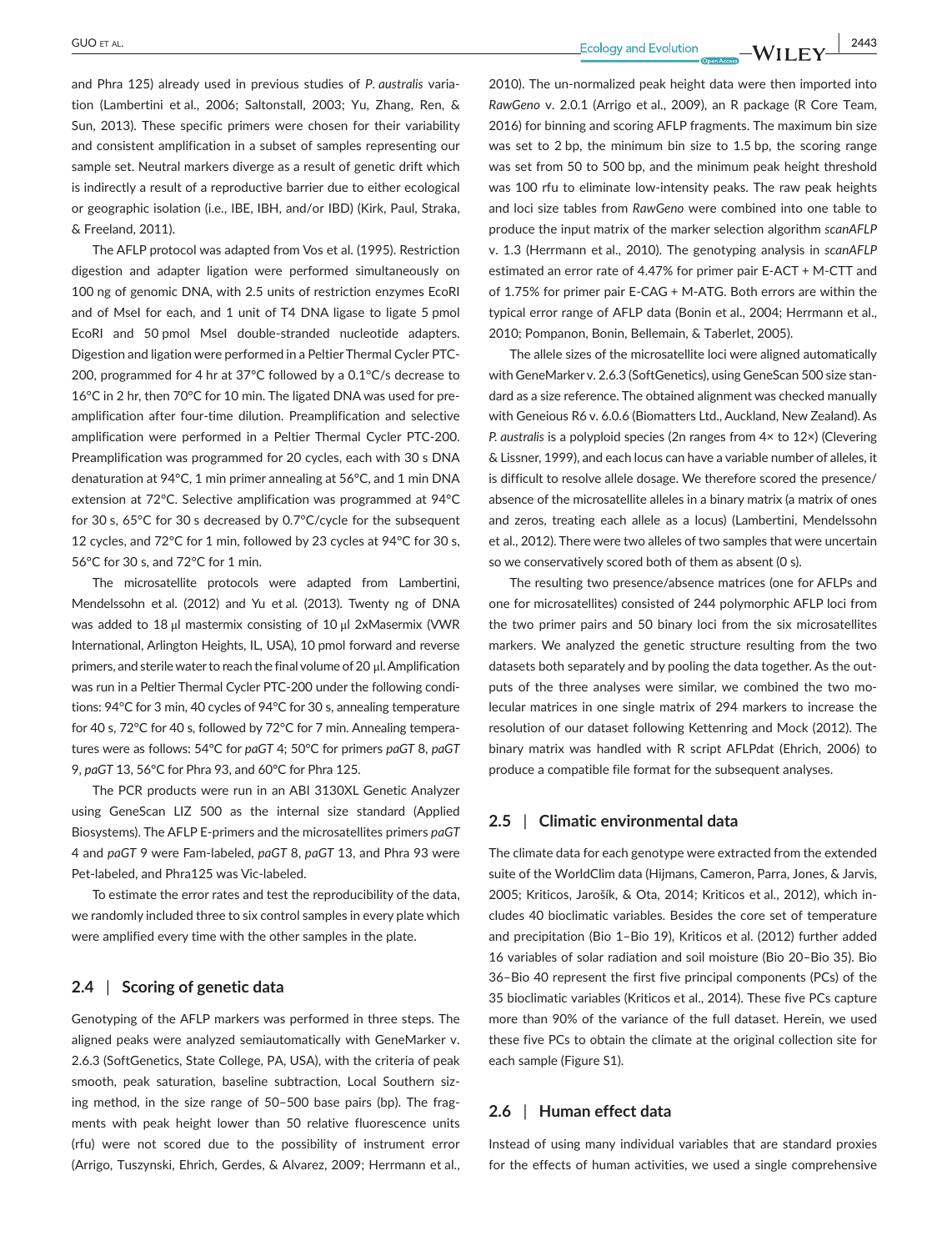**2444 WII FY** Ecology and Evolution CUO ET AL.

index, the human footprint index, as the effect of human activities on nature. The index is compiled from several human activity layers such as human population density, land use, and human access, and then normalized by biome (Sanderson et al., 2002). The index ranges from 0 (natural areas) to 100% (completely transformed areas). The detailed information on the human footprint index can be found in Ref. (Guo et al., 2013; Sanderson et al., 2002). The human footprint index for each sample was derived from the Global Human Footprint Dataset (v. 2, 1995–2004) (Wildlife Conservation Society—WCS, and Center for International Earth Science Information Network—CIESIN—Columbia University, 2005) (Figure 1). Both bioclimatic and human footprint index layers used had a resolution of 30 arc-second grid cells.

## **2.7** | **Statistical analysis**

The genetic data were used to (1) infer population genetic structure based on AFLP and SSR markers and (2) correlate genetic data with geographic (IBD), climatic (IBE), and human impact (IBH) data and assess the contribution of IBD, IBE, and IBH to gene flow within and between ranges by path analysis and hierarchical partitioning.

## **2.7.1** | **Population genetic structure**

The multivariate discriminant analysis of principal components (DAPC, Jombart, Devillard, & Balloux, 2010) seeks linear combinations between data (binary loci in our study), which maximize differences between groups while minimize variation within groups. It first performs a principal component analysis (PCA) of the genetic binary dataset and then runs the discriminant analysis (DA) with the PCA components as the input variables. In addition, the analysis can derive probabilities for each individual of membership in each of the different resulting clusters based on the retained discriminant functions. The DAPC was performed using the R package *adegenet* (Jombart, 2008) with the binary matrix. By inferring a maximum cluster number (*K*), the package runs the *K*-means clustering algorithm sequentially and identifies an optimal number of genetic clusters via the Bayesian information criterion (BIC) within the inferred *K* range. We ran DAPC twice, first with all three populations (EU native, NA invasive, and NA native), and then without NA native, to detect the structure of the native and introduced populations of the invasive European lineage. The maximum *K* was set to 40 for both runs.

In addition, we also inferred population structure and population assignment simultaneously with a Bayesian Markov Chain Monte Carlo (MCMC) clustering approach implemented in STRUCTURE v. 2.3.4 (Falush, Stephens, & Pritchard, 2007; Pritchard, Stephens, & Donnelly, 2000). Like for DAPC, we first run the analysis with all three populations with *K* set from one to eight, and subsequently without the NA native group with *K* from one to six. For each *K* value, we ran 10 replicates with 300,000 burn-in iterations and 1,000,000 MCMC iterations. For both STRUCTURE analyses, we chose the admixture model and correlated allelic frequencies, and no prior information on individual's origin. We followed the method of Evanno, Regnaut, and Goudet (2005) and used the ad hoc statistic ∆*K* as the criterion to identify the most likely number of clusters (*K*), that is, when *∆K* is highest. This test was run with STRUCTURE HARVESTER (Earl & Vonholdt, 2012). CLUMPAK (Kopelman, Mayzel, Jakobsson, Rosenberg, & Mayrose, 2015) was then used to merge and visualize the results.

We finally compared genetic diversity (calculated as number of alleles, Shannon information index, and gene diversity) between NA invasive and EU native and quantified the number of shared and distinct alleles between the two ranges (with GenAIEx, Peakall & Smouse, 2006, 2012) in order to evaluate the relevance of founder effect and/ or bottlenecks.

# **2.7.2** | **Gene flow patterns within and between ranges**

### Mantel tests

We tested for IBD within and between the NA and EU populations with a Mantel test, which tests the correlation between pairwise Euclidean genetic distance and Euclidean geographic distance (km) among the individuals of each population with GenAIEx 6.5 (Peakall & Smouse, 2006, 2012). Statistical support was obtained with 1,000 permutations.

We then tested the correlation between Euclidean genetic distances and pairwise Euclidean bioclimatic distance (to assess IBE), and between Euclidean genetic distances and pairwise Euclidean distances in human footprint index (to assess isolation by human effects, IBH), respectively.

#### Path analysis

Path analyses were used to quantify the relative contributions of geographical distance (IBD), bioclimatic environmental dissimilarity (IBE), and human influence distance (IBH) to the genetic structure within each range and between ranges (NA invasive vs. EU native) (Wang et al., 2013). As a statistical framework for evaluating complex relationships between multiple variables, path analysis uses a series of regression and model-fitting analyses to calculate the correspondence of a priori defined relationships among variables simultaneously, and can provide the standardized coefficients indicating the magnitudes of the relationships between variables (Grace, 2006; Wang et al., 2013).

Path analyses were performed using *lavaan* package (Rosseel, 2012) in R. Model fit was evaluated by  $\chi^2$  test, the root mean squared error of approximation (RMSEA), standardized root mean square residual (SRMR), and the comparative fit index (CFI). Nonstatistical significance ( $p > .05$ ) of the  $\chi^2$  test indicates that the model significantly simulated the data. Values of RMSEA smaller than 0.05 indicate a very good model fit (Finch & Frenc, 2015). The 90% confidence interval (CI) of RMSEA assesses the precision of the RMSEA estimate, and the lower boundary (left side) of the CI shall be, or be very close to, zero and the upper boundary (right side) be <0.08 for a close fit (Schermelleh-Engel, Moosbrugger, & Müller, 2003). SRMR ranges from zero to one, and values lower than 0.8 are considered well-fitting models (Hu & Bentler, 1999). A CFI value higher than 0.90 indicates a very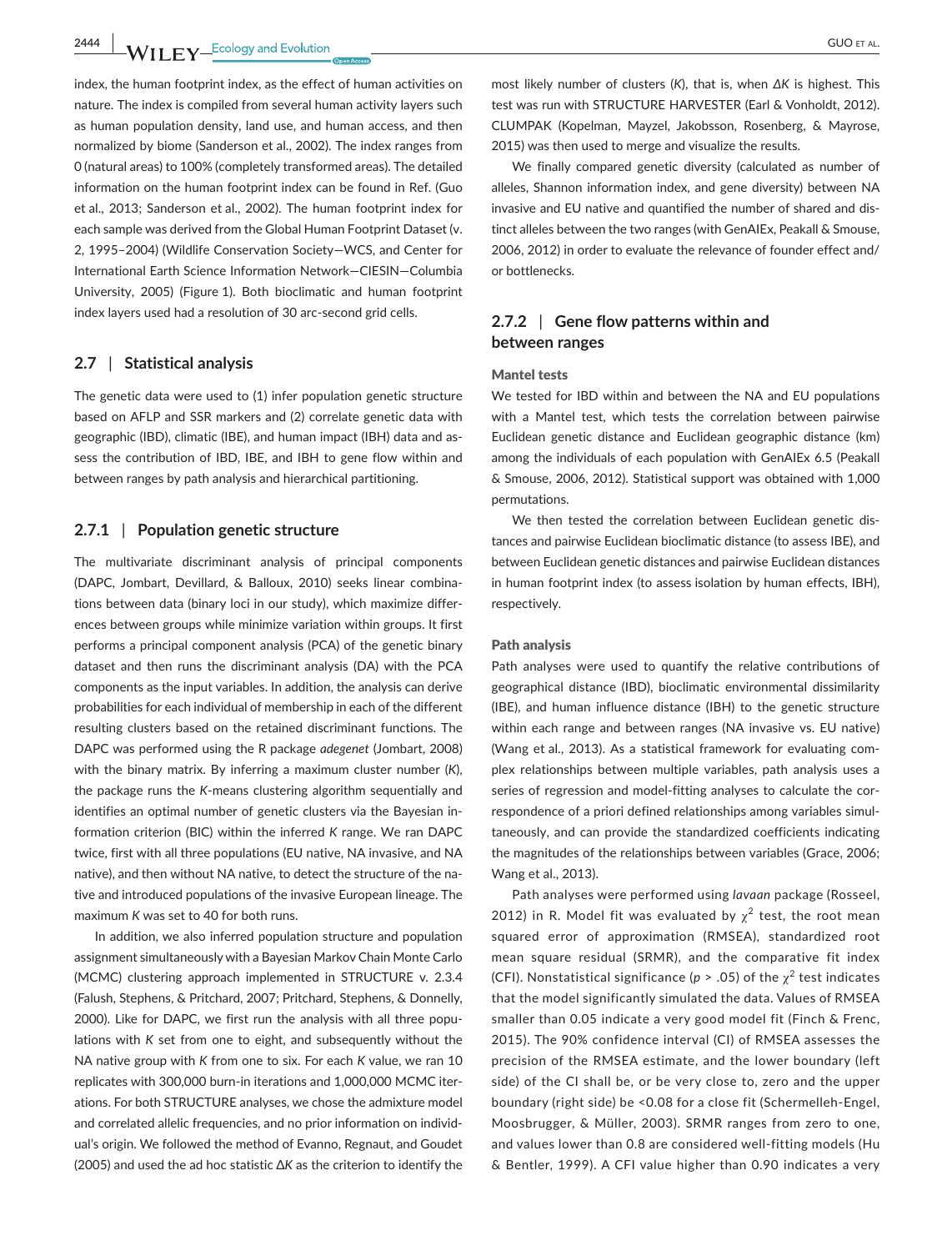good model fit (Finch & Frenc, 2015). If none of the significance criteria was reached, we ran a saturated model first. A saturated model, that is, one in which all variables are correlated with each other, has the best possible fit as it perfectly reproduces variances, covariances, and means. The saturated model was used as a standard for comparison with other estimated models via AIC values. Modification indices (MI) were used in our study to detect potential paths that can be added to the model to improve the goodness of the model fit. We set the bootstrap value to 1,000 to calculate the CIs for parameter coefficients in each model. To compare the relative contribution of each distance and improve normality, the four distances (genetic, geographic, environmental, and human activities) were log-transformed prior to analysis.

### Hierarchical partitioning

We also analyzed the independent effect of geography, bioclimatic environment, and human influence on genetic distances via independent effect analysis (hierarchical partitioning) for between and within the European and North American ranges. As a method of multiple regression, independent effect analysis estimates the average contribution of each explanatory variable to the variance of the response variable by testing all possible models that represent a subset of the explanatory variables (Chu et al., 2016; Murray & Conner, 2009), and is appropriate and effective to pinpoint the most likely causal factors while alleviating multicollinearity problems. Independent effect analysis was carried out in *hier.part* package (Olea, Mateo-Tomas, & de Frutos, 2010).

# **3** | **RESULTS**

### **3.1** | **Genetic structure**

STRUCTURE *∆K* was highest for *K* = 2 (Figure 2a; Figure S2c), indicating the presence of two ancestral groups for the three lineages, that is, one NA native and one for haplotype M including both NA invasive and EU native (Figure 2a, STRUCTURE, *K* = 2). Contrary to STRUCTURE, the lowest BIC of DAPC analyses indicated four clusters in the whole dataset (Figures S2a and S3a). In addition to the original three groups of NA native, NA invasive, and EU native, DAPC resolved a fourth common ancestral group for eight individuals collected in Denmark and the East Coast of North America (Figure 2a). After removing the native North American samples, DAPC constantly found three ancestral groups for the haplotype M samples (Figure 2b; Figures S2b and S3b), while STRUCTURE revealed a structure (*K* = 2) corresponding to NA invasive and EU native and a substructure (*K* = 3) in agreement with DAPC (Figure 2c; Figure S2d). Both STRUCTURE and DAPC analyses certified that the native North American samples had a distinct origin compared to haplotype M samples, and EU native and NA invasive had a common ancestor. Both analyses identified also a new third group within haplotype M consisting of the eight samples from Denmark and the East Coast of North America (Figure 2). Given the small number of samples and the new discovery of this group, these eight genotypes were removed for further analysis to decrease the bias in the isolation patterns investigated in our study. After removing the divergent genotypes, NA invasive shared 68% for SSR alleles and 86% of AFLP alleles with EU native and had lower, although comparable, genetic diversity to EU native (Table 1).



FIGURE 2 (a) Three-group DAPC and STRUCTURE analyses of the molecular data for individuals of *Phragmites australis*; (b) two-group (without NA native) DAPC and STRUCTURE analyses of the molecular data for individuals of *P. australis*; (c) substructure (STRUCTURE analyses) of the two-group *P. australis*. Individuals are sorted from west to east within each population. Different colors indicate different ancestral groups. Phylogeographic groups are separated by dashed lines. Inferences of the best number of ancestral groups are shown in Figure S2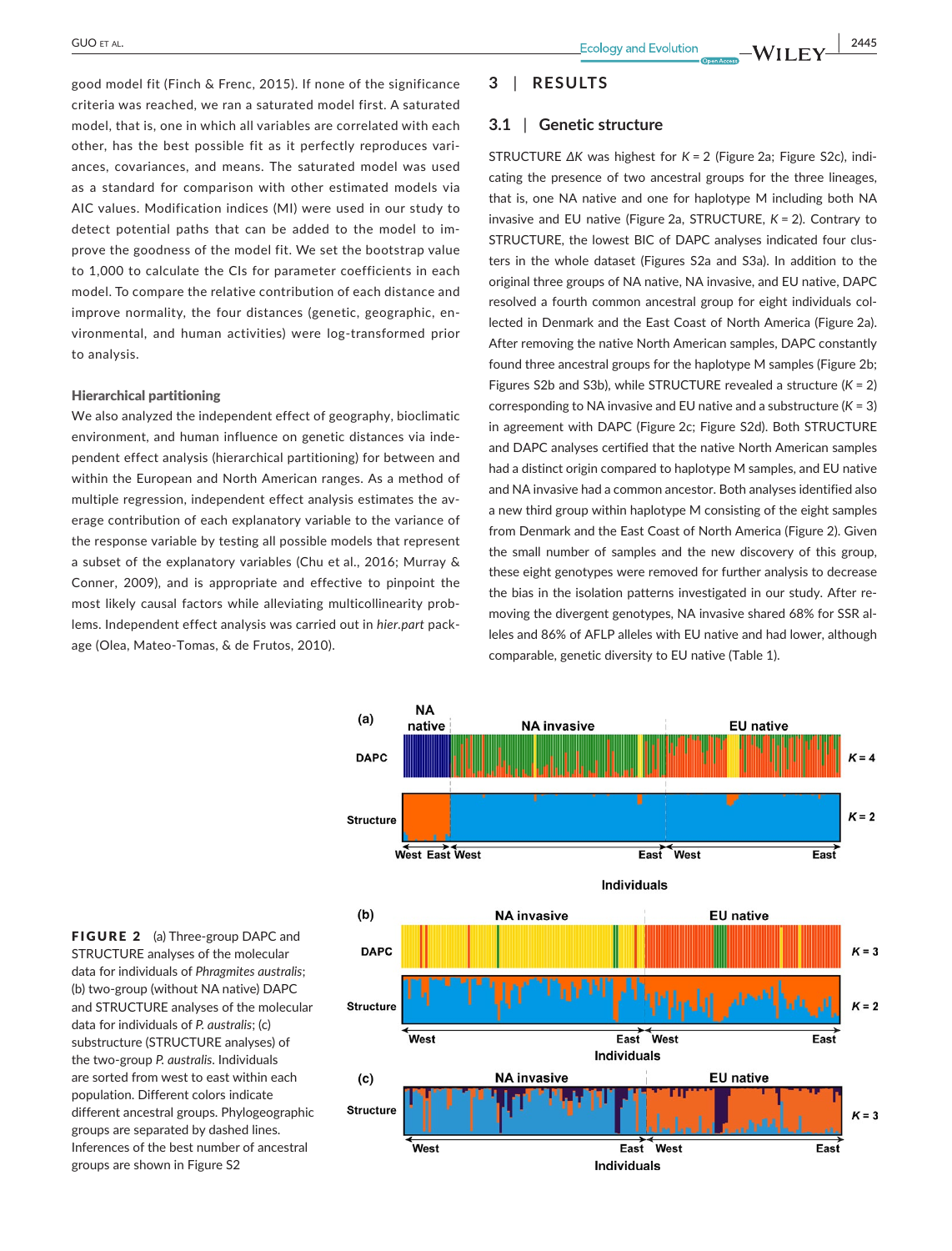|             | N  | Ne            |              | <b>He</b>    | uHe          |
|-------------|----|---------------|--------------|--------------|--------------|
| NA invasive | 89 | 1.213 (0.017) | 0.227(0.013) | 0.138(0.009) | 0.139(0.009) |
| EU native   | 69 | 1.227 (0.018) | 0.241(0.013) | 0.146(0.009) | 0.147(0.010) |

TABLE 1 Descriptive parameters of genetic variations per group

*N*, sample size; Ne, No. of effective alleles; *I*, Shannon's information index; He, expected heterozygosity, uHe, unbiased expected heterozygosity.

Data are mean (*SE*).



FIGURE 3 Density plot of the relationship between geographic distance and genetic distance (IBD)

## **3.2** | **Gene flow patterns within and between ranges**

The IBD revealed a significant positive relationship between geographic and genetic distances (*p* < .001) for the EU native but not for the NA invasive (*p* = .23) (Figure 3). These results were corroborated also by path analysis and hierarchical partitioning analysis (Figure 4b– d). Path analysis found significantly positive IBD and IBE for EU native (Figure 4b), and a negative IBE and a positive IBH for NA invasive (Figure 4c). When we considered NA invasive versus EU native, the path analysis showed positively significant effects of both IBD and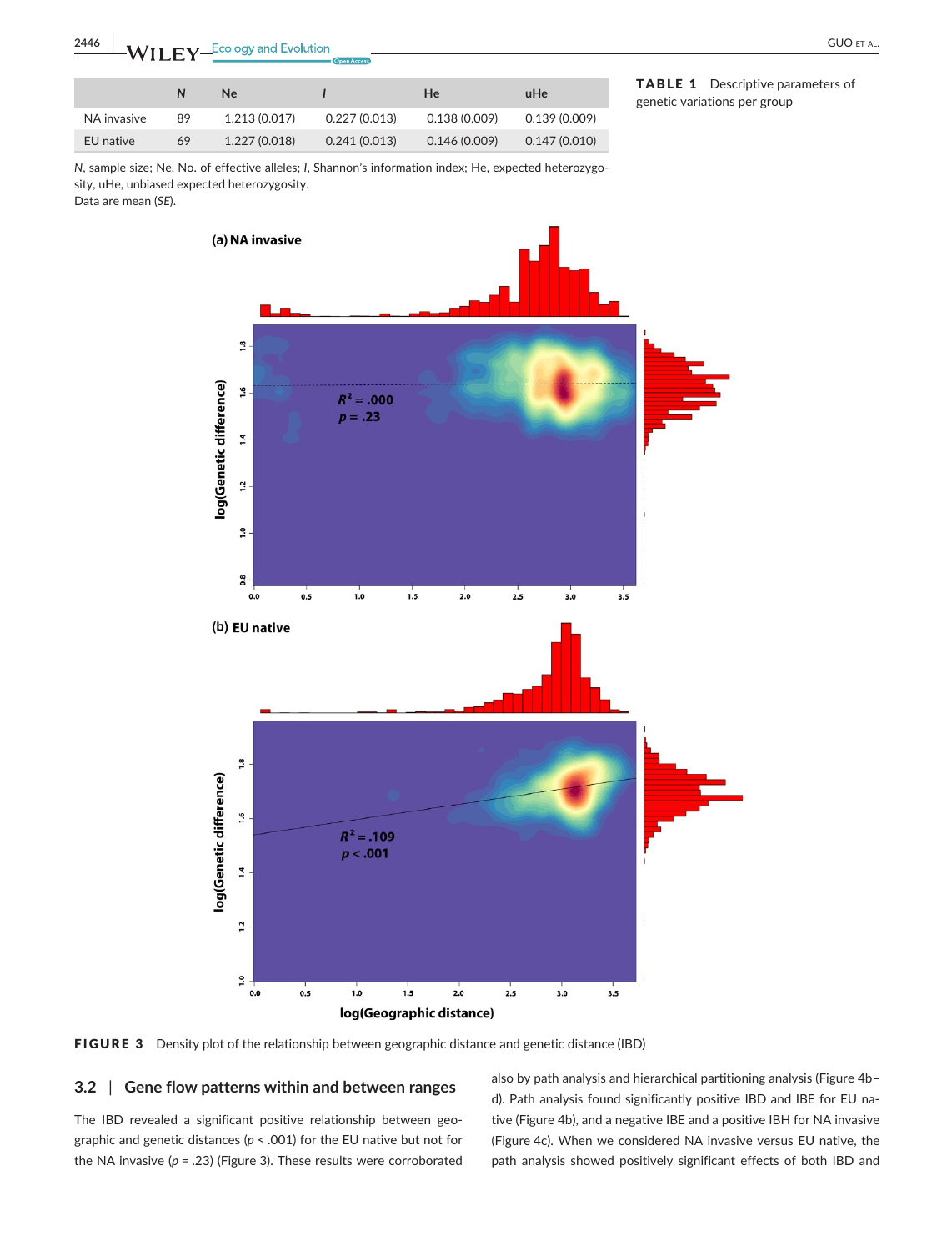

FIGURE 4 Path analyses to determine the relative contributions of geography, climate, and human effects to differentiation of NA invasive from EU native (a), within EU native (b), and within NA invasive (c).  $D_{\text{Bio}}$ , bioclimatic distance;  $D_{\text{Geo}}$ , geographic distance;  $D_{\text{gen}}$ , genetic distance; and *D<sub>HFP</sub>*, human footprint index distance. The one-way arrow in the model indicates causal relationships, and the two-way arrow indicates correlation. The solid red arrow represents negative path (*p* < .05), solid green arrows represent positive paths (*p* < .05), and dashed arrows represent nonsignificant paths (*p* > .05). The numbers on the arrows are the standardized path coefficients, and the numbers in brackets are the 97.5% CIs of the coefficients. The width of the arrows is proportional to the value of the path coefficient. *N*, number of samples; CFI, comparative fit index; RMSEA, root mean square error of approximation (90% CI); SRMA, standardized root mean square residual. For (c) NA invasive, the model showed did not reach any evaluation criteria; however, the model did not differ from the saturated model of the data. (d) Results of the randomization tests of the independent contributions of separate predictor variables (hierarchical partitioning) explaining variation in genetic distances between ranges (NA invasive vs. EU native), within Europe (EU native), and within North America (NA invasive)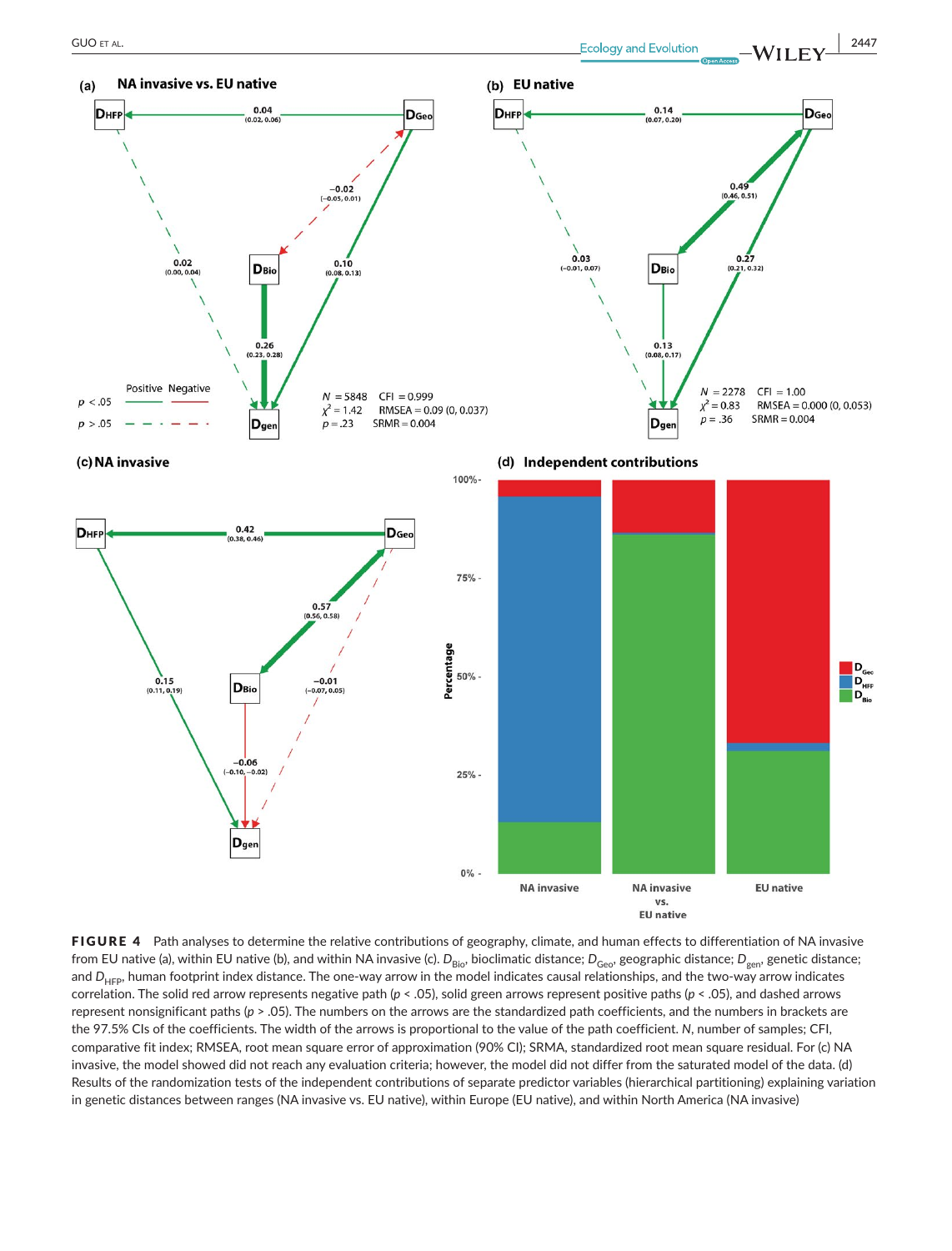**2448 WII FY** Ecology and Evolution <u>Construction COUSE AL.</u>

IBE, and the coefficient of IBE was 2.6 times higher than that of IBD (Figure 4a). Hierarchical partitioning analysis also showed that bioclimatic distances (D<sub>Bio</sub>) contributed most (86% of the total variation) to the genetic distances between native and introduced ranges, while within EU native and NA invasive populations, geographic distances  $(D_{Geo})$  and human footprint distances  $(D_{HFP})$  were the primary contributors to the genetic distance within population, respectively (Figure 4d).

# **4** | **DISCUSSION**

## **4.1** | **Genetic structure and isolation between ranges**

Novel environmental conditions in the introduced range may act as strong selection forces on some introduced species and lead to rapid evolution within the time frame of centuries or even decades (Colautti & Lau, 2015). The lack of frequent gene flow between the native and introduced ranges of the introduced population due to isolation also tends to cause genetic differentiation between ranges, and may eventually lead to allopatric speciation (Bouton, 2000; Endler, 1977; Taylor & McPhail, 1999). Using samples of the *P. australis* haplotype M lineage from its introduced and native ranges, we found that the invasive North American and native European populations genetically diverged, although they still share the majority of their alleles. This result was confirmed by all analyses performed, that is, DAPC and STRUCTURE, with both IBD and IBE (represented by climate in our study) playing a role. The loss of genetic diversity due to founder effect is comparable to that calculated by Dlugosch and Parker (2008) in 20 invasive plant species. As shown by these authors, the diversity loss changed over time, depending on gene flow opportunities and the occurrence of multiple introductions, and tended to decrease over a timescale comparable to the introduction of *P. australis* in North America. The founder effect did not have a direct effect on quantitative trait diversity and the ability of evolving adaptive potential, at least for the modest genetic diversity losses as measured by Dlugosch and Parker (2008).

Sexton et al. (2014) showed that non-native plant populations predominantly exhibit IBD and IBE patterns of gene flow due to limited dispersal ability following introduction to the new range, and local adaptation. We found significant effects of IBD on populations of the European lineage between ranges, indicating that the genetic difference between the North American and European populations resulted in part from the long-distance transport between the two continents and from the natural barrier (the Atlantic Ocean) between them. However, we found that IBE, in our case represented by climate, was a more important mechanism than IBD in terms of contributing to the differentiation between ranges. This indicates that nonanalogous climates in the two ranges contributed more than allopatry and founder effect to the genetic differentiation of the populations in the two ranges. This is in agreement with Guo et al. (2013) who found that the climatic niche had shifted between the native and introduced populations of the invasive European lineage.

Niche shifts can be a potent selection force and cause rapid evolution in the new range. Guo et al. (2014) found that photosynthesis- and growth-related traits of the invasive North American populations became different from the ancestral European populations, possibly as a response to the new niche (Guo et al., 2013). We cannot, however, discount the possibility that the differences that we observed could also be due to introductions of different populations from Europe originating from a variety of environmental conditions. We did not find any significant relationship between the differences in human activity between the two ranges and genetic distance, which suggests that the effects of human influence on native and introduced haplotype M populations analyzed in our study did not fundamentally differ. The similarity between genotypes on the East Coast of North America and Denmark samples removed from the data analysis could erroneously be taken as an evidence of multiple introductions from Europe to North America. Because the source population of these samples is unknown, their origin must be investigated further before any conclusions can be drawn.

# **4.2** | **Mechanisms acting within each range**

The European lineage of *P. australis* showed different genetic structure patterns within its native and introduced ranges. In the native European range, gene structure of *P. australis* populations reflected a positive IBD and IBE, a classic isolation pattern shaped by dispersal distance and environmental variations common to most wild species (Sexton et al., 2014; Shafer & Wolf, 2013). In contrast, we did not detect a significant effect of IBD in the introduced range in North America, indicating that there is no significant geographic barrier to the dispersal of the introduced genotypes. Nevertheless, the introduced populations showed a weak, yet significant negative IBE and a strong positive IBH. The negative IBE implies that gene flow among dissimilar environments, that is, areas with contrasting climates, was greater than would be expected due to random gene flow. This gene flow scenario has previously been defined as a counter-gradient gene flow and can be caused by directional gene flow, usually due to human infrastructure, which can interconnect populations that would otherwise be isolated because of distance or ecology (Kirkpatrick & Barton, 1997; Sexton et al., 2014). Considering the strong positive IBH in the introduced populations, the counter-gradient gene flow could either be the result of humanmediated dispersal along coastlines, roads, railroads, and navigable rivers, which are an important part of the human footprint index calculated in our study (Sanderson et al., 2002), or result from unintentional preselection in Europe, as the European populations from areas with high human activities can have a high chance to be selected and introduced to other ranges. Introduced *P. australis* can reproduce both sexually (Haslam, 1972) and vegetatively and can be dispersed (via either seeds or propagules) over long distances through waterways (Kirk et al., 2011; Meyerson, Pergl, & Pyšek, 2014) and highways (e.g., Bart et al., 2006; Catling & Carbyn, 2006; Jodoin et al., 2008; LeBlanc, De Blois, & Lavoie, 2010; Lelong et al., 2007).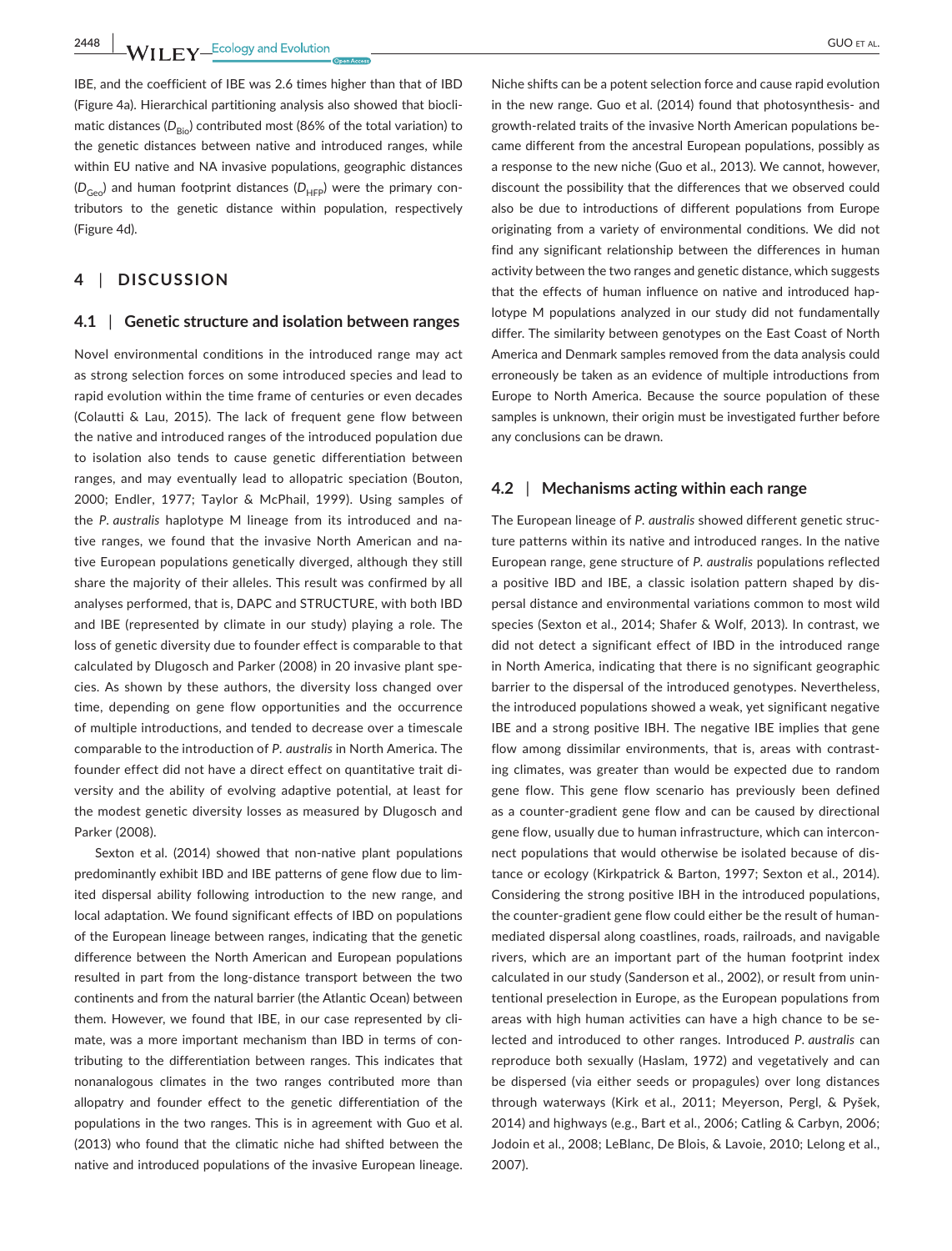Theory predicts that under counter-gradient gene flow, the strong directional gene transfer could prevent local adaptation (Sexton et al., 2014; Sultan & Spencer, 2002). This is contrary to the strong IBE that we found between the introduced and native ranges, which suggests that either local adaptation to climate has occurred in the introduced range or the introduced genotypes were preadapted prior to the introduction. The *P. australis* haplotype M lineage was introduced into the East Coast of North America at least 150 years ago, but it started to become widely dispersed in middle and western North America only in the last half century (Kulmatiski, Beard, Meyerson, Gibson, & Mock, 2011; Saltonstall, 2002); in a few states, the invasion was recognized only recently (Guo et al., 2013; Kettenring & Mock, 2012; Melchior & Weaver, 2016). This suggests that local adaptation might have occurred on the East Coast before the introduced population spread westward (Allen et al., 2017; Bhattarai et al., 2017). This is in agreement with conclusions of McCormick, Kettenring, Baron, and Whigham (2010) who suggested that the lag time between the introduction and expansion of invasive *P. australis* in North America could be due to Allee effect, that is, the time needed for the introduced genotypes to build up population density and fitness before spreading invasively across the continent. Several recent studies confirm that the introduced *P. australis* populations heavily rely on sexual reproduction (Belzile, Labbé, LeBlanc, & Lavoie, 2010; Pyšek et al., 2018). By dispersing pollen and/ or seeds widely, the likelihood of outcrossing (Kettenring & Whigham, 2009; Kirk et al., 2011; McCormick et al., 2010; Meyerson et al., 2010) increases and the Allee effect is self-enforced, as well as the adaptive potential of the introduced population.

# **5** | **CONCLUSIONS**

The invasive populations of *P. australis* in North America have evolved from their ancestral populations in Europe. A different climate in the two ranges contributes the most to the genetic differentiation of the two populations, followed by geographic isolation. Within the two ranges, geographic distances, climatic variation, and human impact have shaped the genetic patterns differently. In the native range in Europe, the population structure has been shaped since postglacial colonization (e.g., Ingrouille, 1995), mainly by geographic barriers and climatic variation, whereas in the introduced range in North America, human-made habitats have prevented IBD from having an effect on structuring the populations, and facilitated counter-gradient gene flow. Because of the strong IBE between the native and introduced range, despite counter-gradient gene flow within the introduced range, the evolutionary scenario that better explains the invasion in North America is that of rapid post-introduction evolution of founding populations, possibly by genetic drift, founder effects, Allee effect and local adaptation to climate and human-made habitats, and dispersal of adapted genotypes throughout the continent. More indepth sampling and research are needed to investigate the roles of preadaptation, multiple introductions, and interactions with the existing communities, factors which can also contribute to the observed spatial patterns.

#### **ACKNOWLEDGMENTS**

We acknowledge Ms. Malin Camilla Håkansson from Section for Aquatic Biology, Department of Bioscience, Aarhus University, for the assistance with the molecular analysis. This research was funded by the Danish Council for Independent Research—Natural Sciences, projects nos. 272-07-0633 and 0602-01443 to H. B. W.-Y.G. and P.P. were supported by Long-term Research Development project RVO 67985939 (The Czech Academy of Sciences) and project no. 14-36079G, Centre of Excellence PLADIAS (Czech Science Foundation).

# **CONFLICT OF INTEREST**

None declared.

## **AUTHOR CONTRIBUTIONS**

W.-Y.G. and C.L. designed the experiments. W.-Y.G. analyzed the data. W.-Y.G. and C.L. wrote the manuscript with contributions from all authors.

#### **DATA ACCESSIBILITY**

Microsatellite matrix and AFLP genetic matrix have been archived in the Dryad Digital Repository: <https://doi.org/10.5061/dryad.fj46f>.

# **ORCID**

*Wen-Yong Guo* <http://orcid.org/0000-0002-4737-2042> *Petr Pyše[k](http://orcid.org/0000-0001-8500-442X)* <http://orcid.org/0000-0001-8500-442X> *Hans Brix* <http://orcid.org/0000-0003-2771-2983>

### **REFERENCES**

- Alexander, J. M., Poll, M., Dietz, H., & Edwards, P. J. (2009). Contrasting patterns of genetic variation and structure in plant invasions of mountains. *Diversity and Distributions*, *15*, 502–512. [https://doi.](https://doi.org/10.1111/j.1472-4642.2008.00555.x) [org/10.1111/j.1472-4642.2008.00555.x](https://doi.org/10.1111/j.1472-4642.2008.00555.x)
- Allen, W. J., Meyerson, L. A., Cummings, D., Anderson, J., Bhattarai, G. P., & Cronin, J. T. (2017). Biogeography of a plant invasion: Drivers of latitudinal variation in enemy release. *Global Ecology and Biogeography*, *26*, 435–446. <https://doi.org/10.1111/geb.12550>
- Arrigo, N., Tuszynski, J. W., Ehrich, D., Gerdes, T., & Alvarez, N. (2009). Evaluating the impact of scoring parameters on the structure of intra-specific genetic variation using RawGeno, an R package for automating AFLP scoring. *BMC Bioinformatics*, *10*, 33. [https://doi.](https://doi.org/10.1186/1471-2105-10-33) [org/10.1186/1471-2105-10-33](https://doi.org/10.1186/1471-2105-10-33)
- Bart, D., Burdick, D., Chambers, R., & Hartman, J. M. (2006). Human facilitation of *Phragmites australis* invasions in tidal marshes: A review and synthesis. *Wetlands Ecology and Management*, *14*, 53–65. [https://doi.](https://doi.org/10.1007/s11273-005-2566-z) [org/10.1007/s11273-005-2566-z](https://doi.org/10.1007/s11273-005-2566-z)
- Belzile, F., Labbé, J., LeBlanc, M.-C., & Lavoie, C. (2010). Seeds contribute strongly to the spread of the invasive genotype of the common reed (*Phragmites australis*). *Biological Invasions*, *12*, 2243–2250. [https://doi.](https://doi.org/10.1007/s10530-009-9634-x) [org/10.1007/s10530-009-9634-x](https://doi.org/10.1007/s10530-009-9634-x)
- Bhattarai, G. P., Meyerson, L. A., Anderson, J., Cummings, D., Allen, W. J., & Cronin, J. T. (2017). Biogeography of a plant invasion: Genetic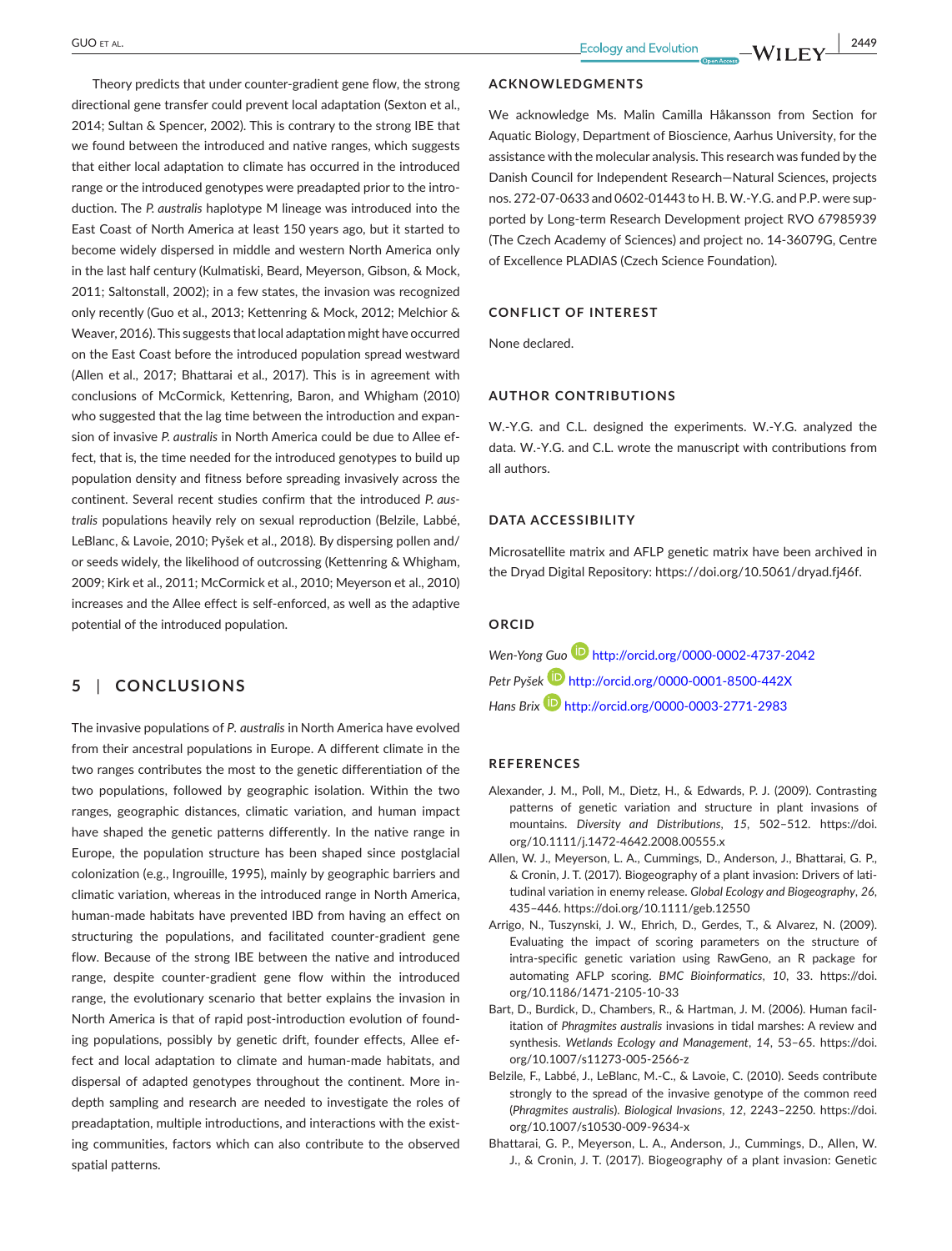variation and plasticity in latitudinal clines for traits related to herbivory. *Ecological Monographs*, *87*, 57–75. [https://doi.org/10.1002/](https://doi.org/10.1002/ecm.1233) [ecm.1233](https://doi.org/10.1002/ecm.1233)

- Bonin, A., Bellemain, E., Eidesen, P. B., Pompanon, F., Brochmann, C., & Taberlet, P. (2004). How to track and assess genotyping errors in population genetics studies. *Molecular Ecology*, *13*, 3261–3273. [https://doi.](https://doi.org/10.1111/j.1365-294X.2004.02346.x) [org/10.1111/j.1365-294X.2004.02346.x](https://doi.org/10.1111/j.1365-294X.2004.02346.x)
- Bossdorf, O., Auge, H., Lafuma, L., Rogers, W. E., Siemann, E., & Prati, D. (2005). Phenotypic and genetic differentiation between native and introduced plant populations. *Oecologia*, *144*, 1–11. [https://doi.](https://doi.org/10.1007/s00442-005-0070-z) [org/10.1007/s00442-005-0070-z](https://doi.org/10.1007/s00442-005-0070-z)
- Bouton, N. (2000). Progressive invasion and allopatric speciation can also explain distribution patterns of rock-dwelling cichlids from southern Lake Victoria. *Ecology Letters*, *3*, 166–171. [https://doi.](https://doi.org/10.1046/j.1461-0248.2000.00140.x) [org/10.1046/j.1461-0248.2000.00140.x](https://doi.org/10.1046/j.1461-0248.2000.00140.x)
- Bradley, B. A., Blumenthal, D. M., Wilcove, D. S., & Ziska, L. H. (2010). Predicting plant invasions in an era of global change. *Trends in Ecology & Evolution*, *25*, 310–318.<https://doi.org/10.1016/j.tree.2009.12.003>
- Bradley, B. A., Wilcove, D. S., & Oppenheimer, M. (2010). Climate change increases risk of plant invasion in the Eastern United States. *Biological Invasions*, *12*, 1855–1872. [https://doi.org/10.1007/](https://doi.org/10.1007/s10530-009-9597-y) [s10530-009-9597-y](https://doi.org/10.1007/s10530-009-9597-y)
- Cao, L. J., Wei, S. J., Hoffmann, A. A., Wen, J. B., & Chen, M. (2016). Rapid genetic structuring of populations of the invasive fall webworm in relation to spatial expansion and control campaigns. *Diversity and Distributions*, *22*, 1276–1287.<https://doi.org/10.1111/ddi.12486>
- Catling, P. M., & Carbyn, S. (2006). Recent invasion, current status and invasion pathway of European common reed, *Phragmites australis* subspecies *australis*, in the Southern Ottawa District. *The Canadian Field-Naturalist*, *120*, 307–312. <https://doi.org/10.22621/cfn.v120i3.320>
- Chambers, R. M., Meyerson, L. A., & Saltonstall, K. (1999). Expansion of *Phragmites australis* into tidal wetlands of North America. *Aquatic Botany*, *64*, 261–273. [https://doi.org/10.1016/S0304-3770\(99\)00055-8](https://doi.org/10.1016/S0304-3770(99)00055-8)
- Chu, C. J., Bartlett, M., Wang, Y. S., He, F. L., Weiner, J., Chave, J., & Sack, L. (2016). Does climate directly influence NPP globally? *Global Change Biology*, *22*, 12–24. <https://doi.org/10.1111/gcb.13079>
- Clevering, O. A., & Lissner, J. (1999). Taxonomy, chromosome numbers, clonal diversity and population dynamics of *Phragmites australis*. *Aquatic Botany*, *64*, 185–208. [https://doi.org/10.1016/](https://doi.org/10.1016/S0304-3770(99)00059-5) [S0304-3770\(99\)00059-5](https://doi.org/10.1016/S0304-3770(99)00059-5)
- Colautti, R. I., & Lau, J. A. (2015). Contemporary evolution during invasion: Evidence for differentiation, natural selection, and local adaptation. *Molecular Ecology*, *24*, 1999–2017. [https://doi.org/10.1111/](https://doi.org/10.1111/mec.13162) [mec.13162](https://doi.org/10.1111/mec.13162)
- Cronin, J. T., Bhattarai, G. P., Allen, W. J., & Meyerson, L. A. (2015). Biogeography of a plant invasion: Plant-herbivore interactions. *Ecology*, *96*, 1115–1127.<https://doi.org/10.1890/14-1091.1>
- Dlugosch, K. M., & Parker, I. M. (2008). Founding events in species invasions: Genetic variation, adaptive evolution, and the role of multiple introductions. *Molecular Ecology*, *17*, 431–449. [https://doi.](https://doi.org/10.1111/j.1365-294X.2007.03538.x) [org/10.1111/j.1365-294X.2007.03538.x](https://doi.org/10.1111/j.1365-294X.2007.03538.x)
- Earl, D. A., & Vonholdt, B. M. (2012). STRUCTURE HARVESTER: A website and program for visualizing STRUCTURE output and implementing the Evanno method. *Conservation Genetics Resources*, *4*, 359–361. [https://](https://doi.org/10.1007/s12686-011-9548-7) [doi.org/10.1007/s12686-011-9548-7](https://doi.org/10.1007/s12686-011-9548-7)
- Ehrich, D. (2006). AFLPDAT: A collection of R functions for convenient handling of AFLP data. *Molecular Ecology Notes*, *6*, 603–604. [https://doi.](https://doi.org/10.1111/j.1471-8286.2006.01380.x) [org/10.1111/j.1471-8286.2006.01380.x](https://doi.org/10.1111/j.1471-8286.2006.01380.x)
- Eller, F., Skálová, H., Caplan, J., Bhattarai, G. P., Burger, M. K., Cronin, J. T., … Brix, H. (2017). Cosmopolitan species as models for ecophysiological responses to global change: The common reed *Phragmites australis*. *Frontiers in Plant Science*, *8*, 1833. [https://doi.org/10.3389/](https://doi.org/10.3389/fpls.2017.01833) [fpls.2017.01833](https://doi.org/10.3389/fpls.2017.01833)
- Endler, J. A. (1977). *Geographic variation, speciation, and clines*. Princeton, NJ: Princeton University Press.
- Evanno, G., Regnaut, S., & Goudet, J. (2005). Detecting the number of clusters of individuals using the software STRUCTURE: A simulation study. *Molecular Ecology*, *14*, 2611–2620. [https://doi.](https://doi.org/10.1111/j.1365-294X.2005.02553.x) [org/10.1111/j.1365-294X.2005.02553.x](https://doi.org/10.1111/j.1365-294X.2005.02553.x)
- Falush, D., Stephens, M., & Pritchard, J. K. (2007). Inference of population structure using multilocus genotype data: Dominant markers and null alleles. *Molecular Ecology Notes*, *7*, 574–578. [https://doi.](https://doi.org/10.1111/j.1471-8286.2007.01758.x) [org/10.1111/j.1471-8286.2007.01758.x](https://doi.org/10.1111/j.1471-8286.2007.01758.x)
- Finch, W. H., & Frenc, B. F. (2015). *Latent variable modeling with R*. New York, NY: Routledge.
- Grace, J. B. (2006). *Structural equation modeling and natural systems*. Cambridge, UK: Cambridge University Press. [https://doi.org/10.1017/](https://doi.org/10.1017/CBO9780511617799) [CBO9780511617799](https://doi.org/10.1017/CBO9780511617799)
- Groeneveld, E., Belzile, F., & Lavoie, C. (2014). Sexual reproduction of Japanese knotweed (*Fallopia japonica* s.l.) at its northern distribution limit: New evidence of the effect of climate warming on an invasive species. *American Journal of Botany*, *101*, 459–466. [https://doi.](https://doi.org/10.3732/ajb.1300386) [org/10.3732/ajb.1300386](https://doi.org/10.3732/ajb.1300386)
- Guo, W.-Y., Lambertini, C., Guo, X., Li, X.-Z., Eller, F., & Brix, H. (2016). Phenotypic traits of the Mediterranean *Phragmites australis* M1 lineage: Differences between the native and introduced ranges. *Biological Invasions*, *18*, 2551–2561. [https://doi.org/10.1007/](https://doi.org/10.1007/s10530-016-1236-9) [s10530-016-1236-9](https://doi.org/10.1007/s10530-016-1236-9)
- Guo, W.-Y., Lambertini, C., Li, X.-Z., Meyerson, L. A., & Brix, H. (2013). Invasion of Old World *Phragmites australis* in the New World: Precipitation and temperature patterns combined with human influences redesign the invasive niche. *Global Chang Biology*, *19*, 3406– 3422. <https://doi.org/10.1111/gcb.12295>
- Guo, W.-Y., Lambertini, C., Nguyen, L. X., Li, X.-Z., & Brix, H. (2014). Preadaptation and post-introduction evolution facilitate the invasion of *Phragmites australis* in North America. *Ecology and Evolution*, *4*, 4567– 4577. <https://doi.org/10.1002/ece3.1286>
- Hall, T. A. (1999). BioEdit: A user-friendly biological sequence alignment editor and analysis program for Windows 95/98/NT. *Nucleic Acids Symposium Series*, *41*, 95–98.
- Haslam, S. M. (1972). *Phragmites communis* Trin. (*Arundo phragmites* L.,? *Phragmites australis* (Cav.) Trin. ex Steudel). *Journal of Ecology*, *60*, 585– 610.<https://doi.org/10.2307/2258363>
- Henry, P., Le Lay, G., Goudet, J., Guisan, A., Jahodová, Š., & Besnard, G. (2009). Reduced genetic diversity, increased isolation and multiple introductions of invasive giant hogweed in the western Swiss Alps. *Molecular Ecology*, *18*, 2819–2831. [https://doi.](https://doi.org/10.1111/j.1365-294X.2009.04237.x) [org/10.1111/j.1365-294X.2009.04237.x](https://doi.org/10.1111/j.1365-294X.2009.04237.x)
- Herrmann, D., Poncet, B. N., Manel, S., Rioux, D., Gielly, L., Taberlet, P., & Gugerli, F. (2010). Selection criteria for scoring amplified fragment length polymorphisms (AFLPs) positively affect the reliability of population genetic parameter estimates. *Genome*, *53*, 302–310. [https://doi.](https://doi.org/10.1139/G10-006) [org/10.1139/G10-006](https://doi.org/10.1139/G10-006)
- Hierro, J. L., Maron, J. L., & Callaway, R. M. (2005). A biogeographical approach to plant invasions: The importance of studying exotics in their introduced and native range. *Journal of Ecology*, *93*, 5–15. [https://doi.](https://doi.org/10.1111/j.0022-0477.2004.00953.x) [org/10.1111/j.0022-0477.2004.00953.x](https://doi.org/10.1111/j.0022-0477.2004.00953.x)
- Hijmans, R. J., Cameron, S. E., Parra, J. L., Jones, P. G., & Jarvis, A. (2005). Very high resolution interpolated climate surfaces for global land areas. *International Journal of Climatology*, *25*, 1965–1978. [https://doi.](https://doi.org/10.1002/(ISSN)1097-0088) [org/10.1002/\(ISSN\)1097-0088](https://doi.org/10.1002/(ISSN)1097-0088)
- Hobbs, R. J., & Huenneke, L. F. (1992). Disturbance, diversity, and invasion: Implications for conservation. *Conservation Biology*, *6*, 324–337. <https://doi.org/10.1046/j.1523-1739.1992.06030324.x>
- Hollingsworth, M. L., & Bailey, J. P. (2000). Evidence for massive clonal growth in the invasive weed *Fallopia japonica* (Japanese Knotweed). *Botanical Journal of the Linnean Society*, *133*, 463–472. [https://doi.](https://doi.org/10.1111/j.1095-8339.2000.tb01589.x) [org/10.1111/j.1095-8339.2000.tb01589.x](https://doi.org/10.1111/j.1095-8339.2000.tb01589.x)
- Hu, L., & Bentler, P. M. (1999). Cutoff criteria for fit indexes in covariance structure analysis: Conventional criteria versus new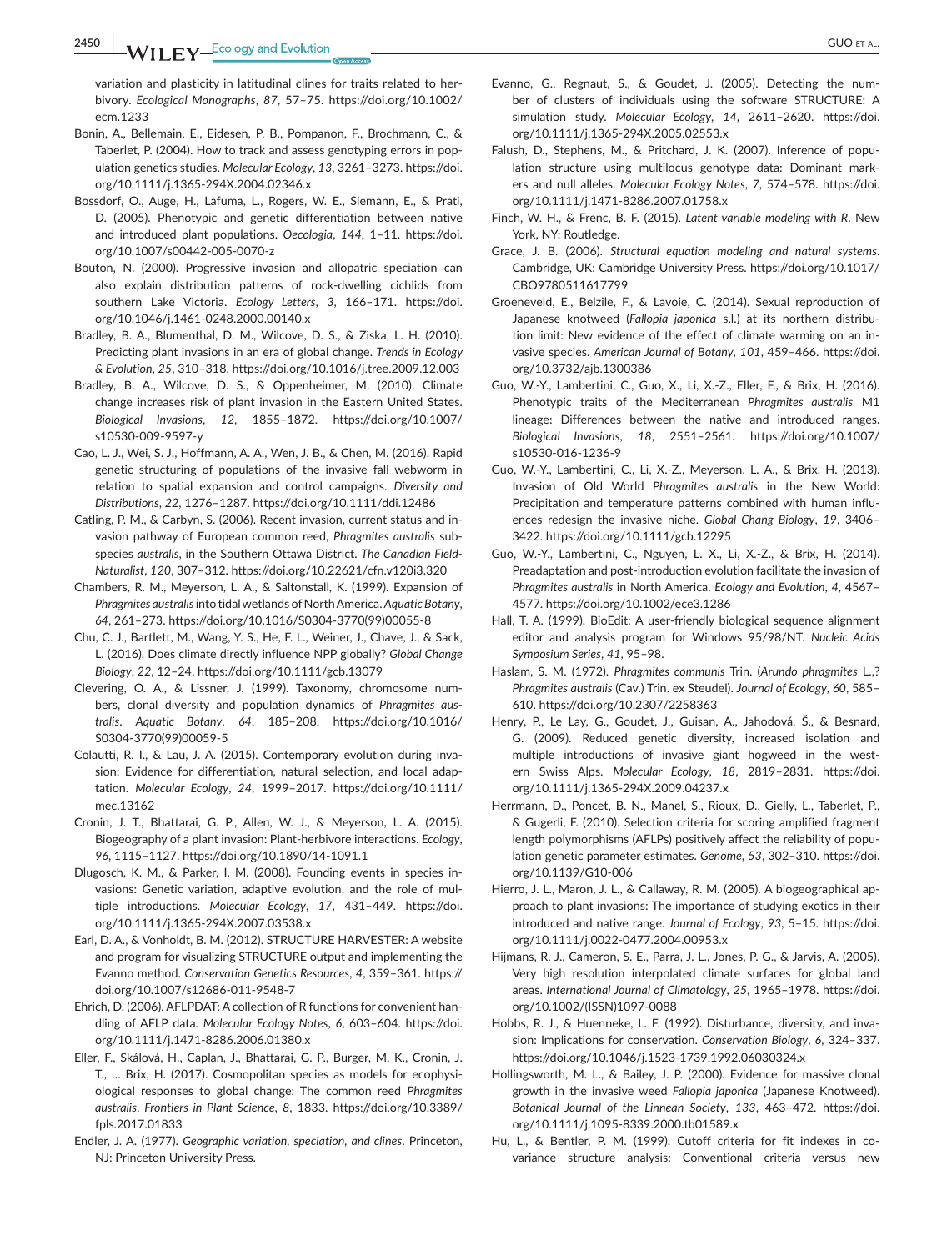**GUO** ET AL. **2451**<br> **Ecology** and Evolution **ALIEN EV 2451** 

alternatives. *Structural Equation Modeling*, *6*, 1–55. [https://doi.](https://doi.org/10.1080/10705519909540118) [org/10.1080/10705519909540118](https://doi.org/10.1080/10705519909540118)

- Ingrouille, N. (1995). *Historical ecology of British Flora*. London, UK: Springer. <https://doi.org/10.1007/978-94-011-1232-1>
- Jenkins, D. G., Carey, M., Czerniewska, J., Fletcher, J., Hether, T., Jones, A., … Tursi, R. (2010). A meta-analysis of isolation by distance: Relic or reference standard for landscape genetics? *Ecography*, *33*, 315–320. <https://doi.org/10.1111/j.1600-0587.2010.06285.x>
- Jodoin, Y., Lavoie, C., Villeneuve, P., Theriault, M., Beaulieu, J., & Belzile, F. (2008). Highways as corridors and habitats for the invasive common reed *Phragmites australis* in Quebec, Canada. *Journal of Applied Ecology*, *45*, 459–466.<https://doi.org/10.1111/j.1365-2664.2007.01362.x>
- Jombart, T. (2008). adegenet: A R package for the multivariate analysis of genetic markers. *Bioinformatics*, *24*, 1403–1405. [https://doi.](https://doi.org/10.1093/bioinformatics/btn129) [org/10.1093/bioinformatics/btn129](https://doi.org/10.1093/bioinformatics/btn129)
- Jombart, T., Devillard, S., & Balloux, F. (2010). Discriminant analysis of principal components: A new method for the analysis of genetically structured populations. *BMC Genetics*, *11*, 94. [https://doi.](https://doi.org/10.1186/1471-2156-11-94) [org/10.1186/1471-2156-11-94](https://doi.org/10.1186/1471-2156-11-94)
- Kettenring, K. M., & Mock, K. (2012). Genetic diversity, reproductive mode, and dispersal differ between the cryptic invader, *Phragmites australis*, and its native conspecific. *Biological Invasions*, *14*, 2489–2504. [https://](https://doi.org/10.1007/s10530-012-0246-5) [doi.org/10.1007/s10530-012-0246-5](https://doi.org/10.1007/s10530-012-0246-5)
- Kettenring, K. M., & Whigham, D. F. (2009). Seed viability and seed dormancy of non-native *Phragmites australis* in suburbanized and forested watersheds of the Chesapeake Bay, USA. *Aquatic Botany*, *91*, 199–204. <https://doi.org/10.1016/j.aquabot.2009.06.002>
- Kirk, H., Paul, J., Straka, J., & Freeland, J. R. (2011). Long-distance dispersal and high genetic diversity are implicated in the invasive spread of the common reed, *Phragmites Australis* (Poaceae), in northeastern North America. *American Journal of Botany*, *98*, 1180–1190. [https://doi.](https://doi.org/10.3732/ajb.1000278) [org/10.3732/ajb.1000278](https://doi.org/10.3732/ajb.1000278)
- Kirkpatrick, M., & Barton, N. H. (1997). Evolution of a species' range. *The American Naturalist*, *150*, 1–23. <https://doi.org/10.1086/286054>
- Kolbe, J. J., Glor, R. E., Schettino, L. R., Lara, A. C., Larson, A., & Losos, J. B. (2004). Genetic variation increases during biological invasion by a Cuban lizard. *Nature*, *431*, 177–181. [https://doi.org/10.1038/](https://doi.org/10.1038/nature02807) [nature02807](https://doi.org/10.1038/nature02807)
- Kopelman, N. M., Mayzel, J., Jakobsson, M., Rosenberg, N. A., & Mayrose, I. (2015). CLUMPAK: A program for identifying clustering modes and packaging population structure inferences across K. *Molecular Ecology Resources*, *15*, 1179–1191. [https://doi.](https://doi.org/10.1111/1755-0998.12387) [org/10.1111/1755-0998.12387](https://doi.org/10.1111/1755-0998.12387)
- Kriticos, D. J., Jarošík, V., & Ota, N. (2014). Extending the suite of BIOCLIM variables: A proposed registry system and case study using principal components analysis. *Methods in Ecology and Evolution*, *5*, 956–960. <https://doi.org/10.1111/2041-210X.12244>
- Kriticos, D. J., Webber, B. L., Leriche, A., Ota, N., Macadam, I., Bathols, J., & Scott, J. K. (2012). CliMond: Global high-resolution historical and future scenario climate surfaces for bioclimatic modelling. *Methods in Ecology and Evolution*, *3*, 53–64. [https://doi.](https://doi.org/10.1111/j.2041-210X.2011.00134.x) [org/10.1111/j.2041-210X.2011.00134.x](https://doi.org/10.1111/j.2041-210X.2011.00134.x)
- Kueffer, C., Pyšek, P., & Richardson, D. M. (2013). Integrative invasion science: Model systems, multi-site studies, focused meta-analysis and invasion syndromes. *New Phytologist*, *200*, 615–633. [https://doi.](https://doi.org/10.1111/nph.12415) [org/10.1111/nph.12415](https://doi.org/10.1111/nph.12415)
- Kulmatiski, A., Beard, K. H., Meyerson, L. A., Gibson, J. R., & Mock, K. E. (2011). Nonnative *Phragmites australis* invasion into Utah wetlands. *Western North American Naturalist*, *70*, 541–552. [https://doi.](https://doi.org/10.3398/064.070.0414) [org/10.3398/064.070.0414](https://doi.org/10.3398/064.070.0414)
- Lambertini, C., Gustafsson, M. H. G., Frydenberg, J., Lissner, J., Speranza, M., & Brix, H. (2006). A phylogeographic study of the cosmopolitan genus *Phragmites* (Poaceae) based on AFLPs. *Plant Systematics and Evolution*, *258*, 161–182. <https://doi.org/10.1007/s00606-006-0412-2>
- Lambertini, C., Mendelssohn, I. A., Gustafsson, M. H., Olesen, B., Riis, T., Sorrell, B. K., & Brix, H. (2012). Tracing the origin of Gulf Coast *Phragmites* (Poaceae): A story of long-distance dispersal and hybridization. *American Journal of Botany*, *99*, 538–551. [https://doi.org/10.3732/](https://doi.org/10.3732/ajb.1100396) [ajb.1100396](https://doi.org/10.3732/ajb.1100396)
- Lambertini, C., Sorrell, B. K., Riis, T., Olesen, B., & Brix, H. (2012). Exploring the borders of European *Phragmites* within a cosmopolitan genus. *AoB Plants*, *2012*, pls020. <https://doi.org/10.1093/aobpla/pls020>
- LeBlanc, M. C., De Blois, S., & Lavoie, C. (2010). The invasion of a large lake by the Eurasian genotype of common reed: The influence of roads and residential construction. *Journal of Great Lakes Research*, *36*, 554–560. <https://doi.org/10.1016/j.jglr.2010.06.001>
- Lelong, B., Lavoie, C., Jodoin, Y., & Belzile, F. (2007). Expansion pathways of the exotic common reed (*Phragmites australis*): A historical and genetic analysis. *Diversity and Distributions*, *13*, 430–437. [https://doi.](https://doi.org/10.1111/j.1472-4642.2007.00351.x) [org/10.1111/j.1472-4642.2007.00351.x](https://doi.org/10.1111/j.1472-4642.2007.00351.x)
- Lin, T., Klinkhamer, P. G., & Vrieling, K. (2015). Parallel evolution in an invasive plant: Effect of herbivores on competitive ability and regrowth of *Jacobaea vulgaris*. *Ecology Letters*, *18*, 668–676. [https://doi.](https://doi.org/10.1111/ele.12445) [org/10.1111/ele.12445](https://doi.org/10.1111/ele.12445)
- McCormick, M. K., Kettenring, K. M., Baron, H. M., & Whigham, D. F. (2010). Spread of invasive *Phragmites australis* in estuaries with differing degrees of development: Genetic patterns, allele effects and interpretation. *Journal of Ecology*, *98*, 1369–1378. [https://doi.](https://doi.org/10.1111/j.1365-2745.2010.01712.x) [org/10.1111/j.1365-2745.2010.01712.x](https://doi.org/10.1111/j.1365-2745.2010.01712.x)
- Melchior, P. P., & Weaver, R. (2016). Eurasian haplotype M *Phragmites australis* (Cav.) Trin. ex Steud., 1841 invasion in Minnesota, USA: A baseline for further monitoring in the upper Mississippi watershed. *BioInvasions Records*, *5*, 59–65.<https://doi.org/10.3391/bir>
- Meyerson, L. A., & Cronin, J. T. (2013). Evidence for multiple introductions of *Phragmites australis* to North America: Detection of a new non-native haplotype. *Biological Invasions*, *15*, 2605–2608. [https://doi.](https://doi.org/10.1007/s10530-013-0491-2) [org/10.1007/s10530-013-0491-2](https://doi.org/10.1007/s10530-013-0491-2)
- Meyerson, L. A., Cronin, J. T., & Pyšek, P. (2016). *Phragmites* as a model organism for studying plant invasions. *Biological Invasions*, *18*, 2421– 2431. <https://doi.org/10.1007/s10530-016-1132-3>
- Meyerson, L. A., Lambertini, C., McCormick, M. K., & Whigham, D. F. (2012). Hybridization of common reed in North America? *The answer is blowing in the wind. AoB Plants*, *2012*, pls022. [https://doi.org/10.1093/](https://doi.org/10.1093/aobpla/pls022) [aobpla/pls022](https://doi.org/10.1093/aobpla/pls022)
- Meyerson, L. A., Pergl, J., & Pyšek, P. (2014). Making waves about spreading weeds. *Science*, *344*, 1236–1237. [https://doi.org/10.1126/](https://doi.org/10.1126/science.344.6189.1236-a) [science.344.6189.1236-a](https://doi.org/10.1126/science.344.6189.1236-a)
- Meyerson, L. A., Saltonstall, K., & Chambers, R. M. (2009). *Phragmites australis* in eastern North America: A historical and ecological perspective. In B. R. Silliman, E. Grosholz & M. D. Bertness (Eds.), *Salt marshes under global siege* (pp. 57–82). Berkeley, CA: University of California Press.
- Meyerson, L. A., Viola, D., & Brown, R. N. (2010). Hybridization of invasive *Phragmites australis* with a native subspecies in North America. *Biological Invasions*, *12*, 103–111. <https://doi.org/10.1007/s10530-009-9434-3>
- Moore, P. D. (2004). Favoured aliens for the future. *Nature*, *427*, 594. <https://doi.org/10.1038/427594a>
- Murray, K., & Conner, M. M. (2009). Methods to quantify variable importance: Implications for the analysis of noisy ecological data. *Ecology*, *90*, 1425. <https://doi.org/10.1890/07-1929.1>
- Olea, P. P., Mateo-Tomas, P., & de Frutos, A. (2010). Estimating and modelling bias of the hierarchical partitioning public-domain software: Implications in environmental management and conservation. *PLoS One*, *5*, e11698. <https://doi.org/10.1371/journal.pone.0011698>
- Peakall, R., & Smouse, P. E. (2006). GENALEX 6: Genetic analysis in Excel. Population genetic software for teaching and research. *Molecular Ecology Notes*, *6*, 288–295. [https://doi.](https://doi.org/10.1111/j.1471-8286.2005.01155.x) [org/10.1111/j.1471-8286.2005.01155.x](https://doi.org/10.1111/j.1471-8286.2005.01155.x)